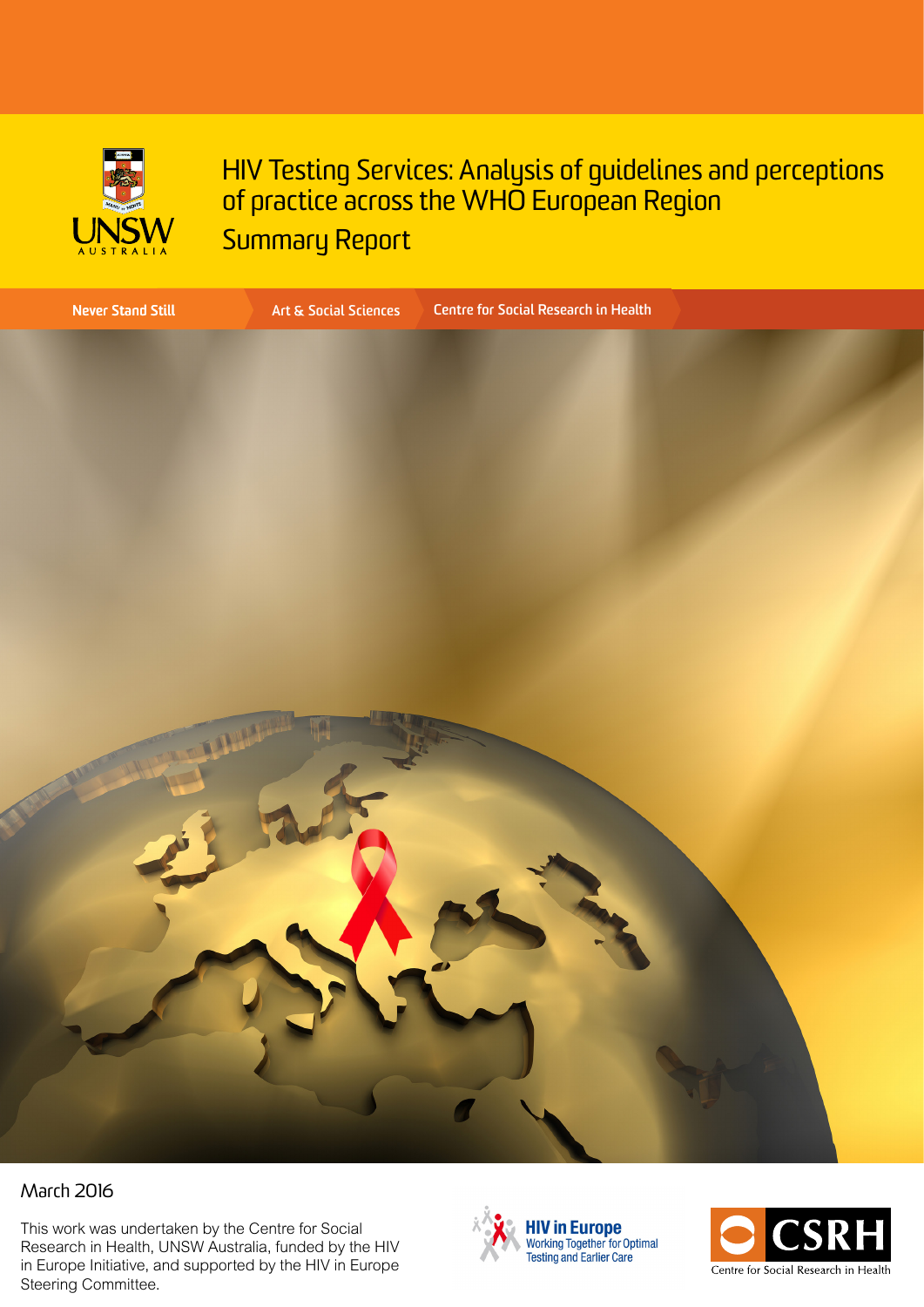Centre for Social Research in Health UNSW Arts & Social Sciences UNSW Australia UNSW Sydney NSW 2052 Australia T +61 2 9385 6776  $F +61 2 9385 6455$ E csrh[@unsw.edu.au](mailto:csrh%40unsw.edu.au?subject=) W csr[h.arts.unsw.edu.au](https://csrh.arts.unsw.edu.au/)

© UNSW Australia 2016 ISBN: 978-1-875967-09-4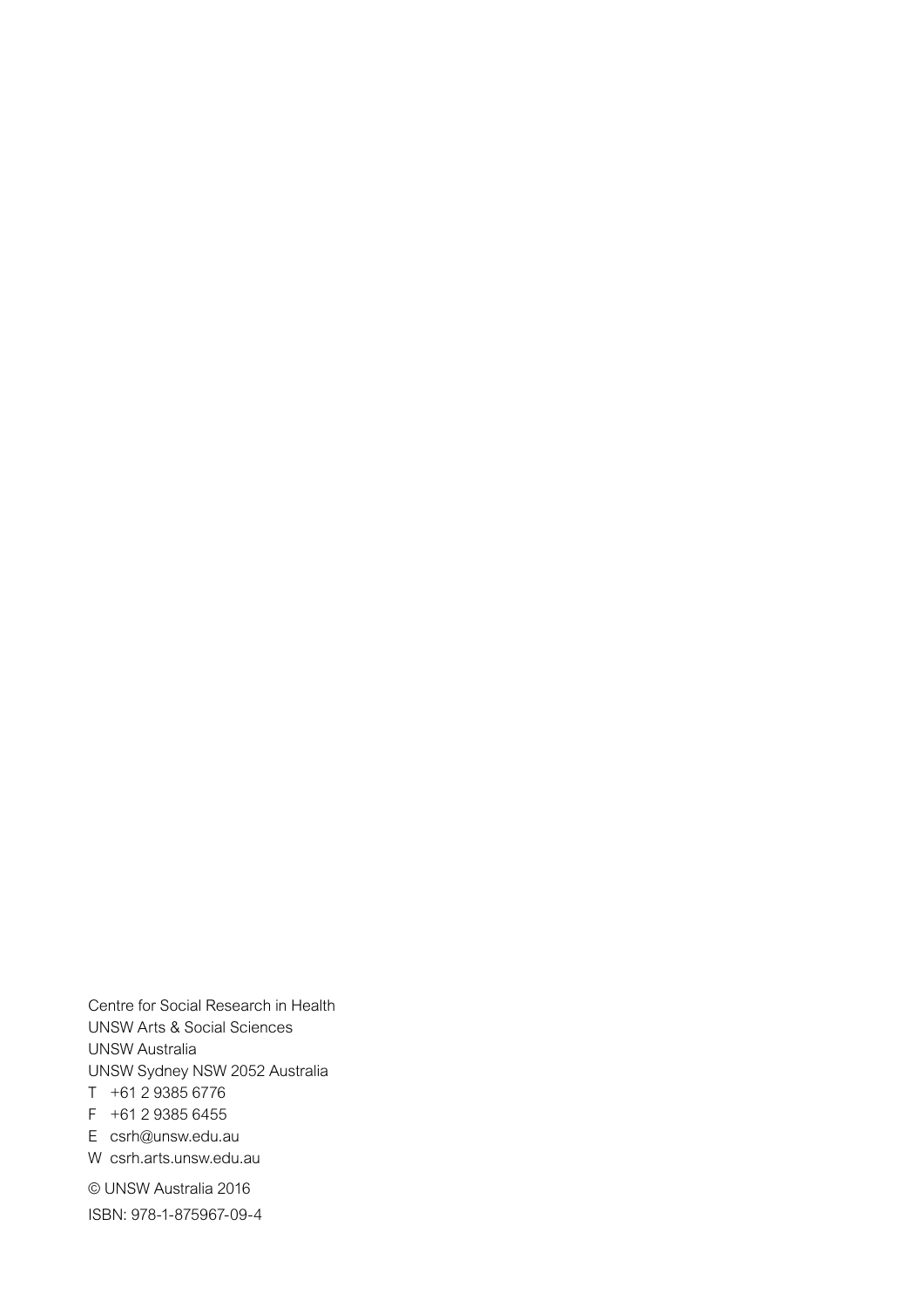# **Contents**

| 1              | Introduction                                                      | 1              |
|----------------|-------------------------------------------------------------------|----------------|
| 2              | Methods                                                           | 2              |
|                | 2.1<br>Review of HIV testing guidelines                           | $\overline{2}$ |
|                | Survey of perceived HIV testing practices<br>2.2                  | 3              |
| 3              | Results                                                           | 5              |
|                | Perceived availability and remit of HIV testing guidelines<br>3.1 | 5              |
|                | Pre-test information<br>3.2                                       | 7              |
|                | 3.3<br>Informed consent                                           | 12             |
|                | Delivery of HIV test results<br>3.4                               | 12             |
|                | 3.5<br>Post-test discussion                                       | 17             |
|                | 3.6<br>Referral to specialist HIV services                        | 22             |
| $\overline{4}$ | Conclusions                                                       | 27             |
| 5              | References                                                        | 30             |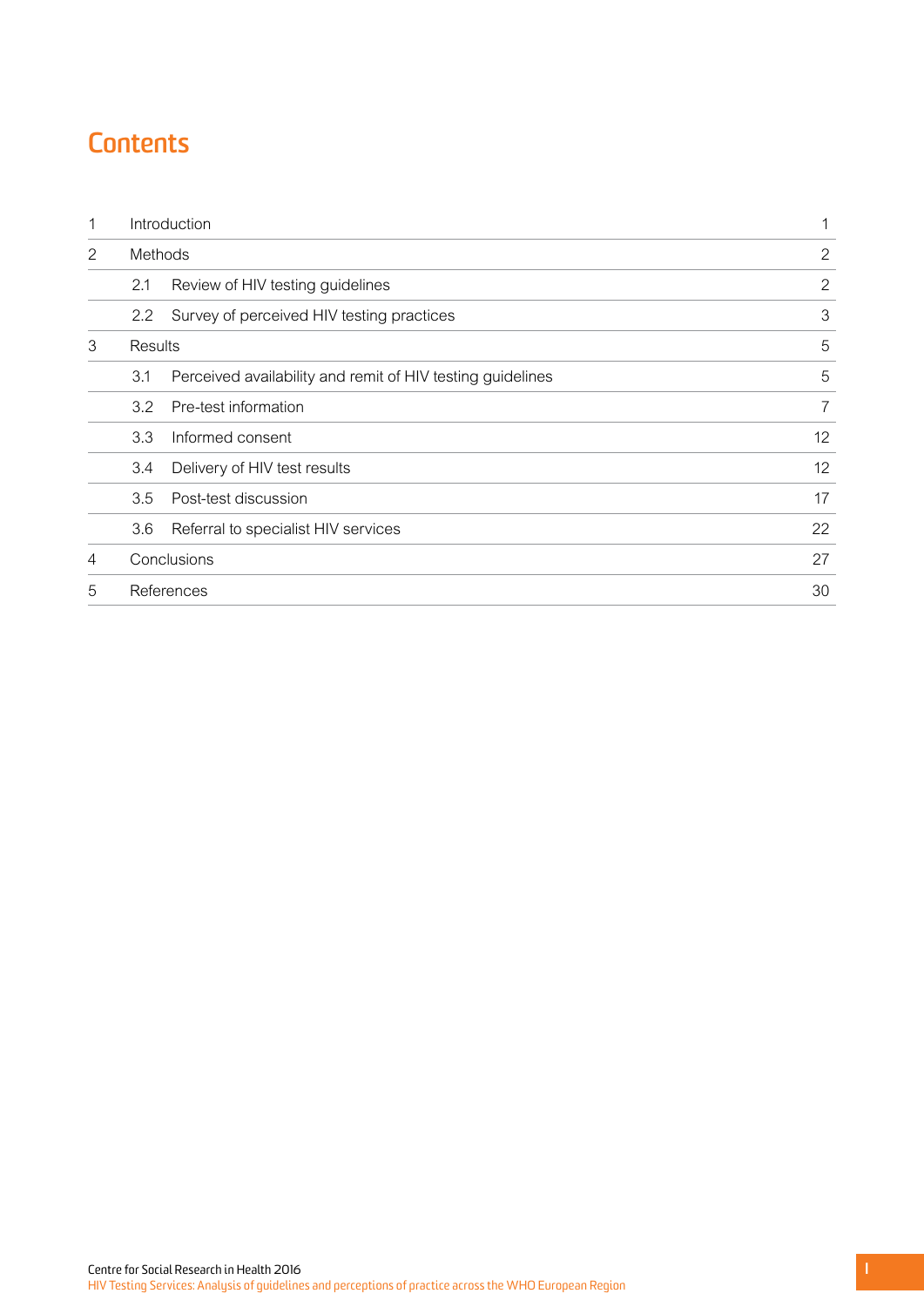# **List of tables**

| Table 1:  | Perceived availability of HIV testing guidelines by country of employment                                                                     | 5  |
|-----------|-----------------------------------------------------------------------------------------------------------------------------------------------|----|
| Table 2:  | HIV testing professionals' perceived remit of HIV testing guidelines in their country of<br>employment                                        | 6  |
| Table 3:  | Recommendations regarding pre-test information provision in reviewed HIV testing guidelines                                                   | -7 |
| Table 4:  | HIV testing professionals' perceived practices regarding delivery of pre-test information                                                     | 10 |
| Table 5:  | Recommendations regarding delivery of HIV test results in reviewed HIV testing guidelines                                                     | 13 |
| Table 6:  | HIV testing professionals' perceived practices regarding delivery of positive and negative<br>test results                                    | 15 |
| Table 7:  | Recommendations regarding post-test discussion in reviewed HIV testing guidelines                                                             | 17 |
| Table 8:  | HIV testing professionals' perceived practices regarding components of post-test discussion 20                                                |    |
| Table 9:  | Recommendations regarding referral to specialist services for patients receiving a positive<br>test result in reviewed HIV testing guidelines | 22 |
| Table 10: | WHO recommended HIV care and prevention services by HIV test result                                                                           | 23 |
| Table 11: | HIV professionals' perceptions of practices regarding referral services offered after receiving<br>an HIV test result                         | 25 |
|           |                                                                                                                                               |    |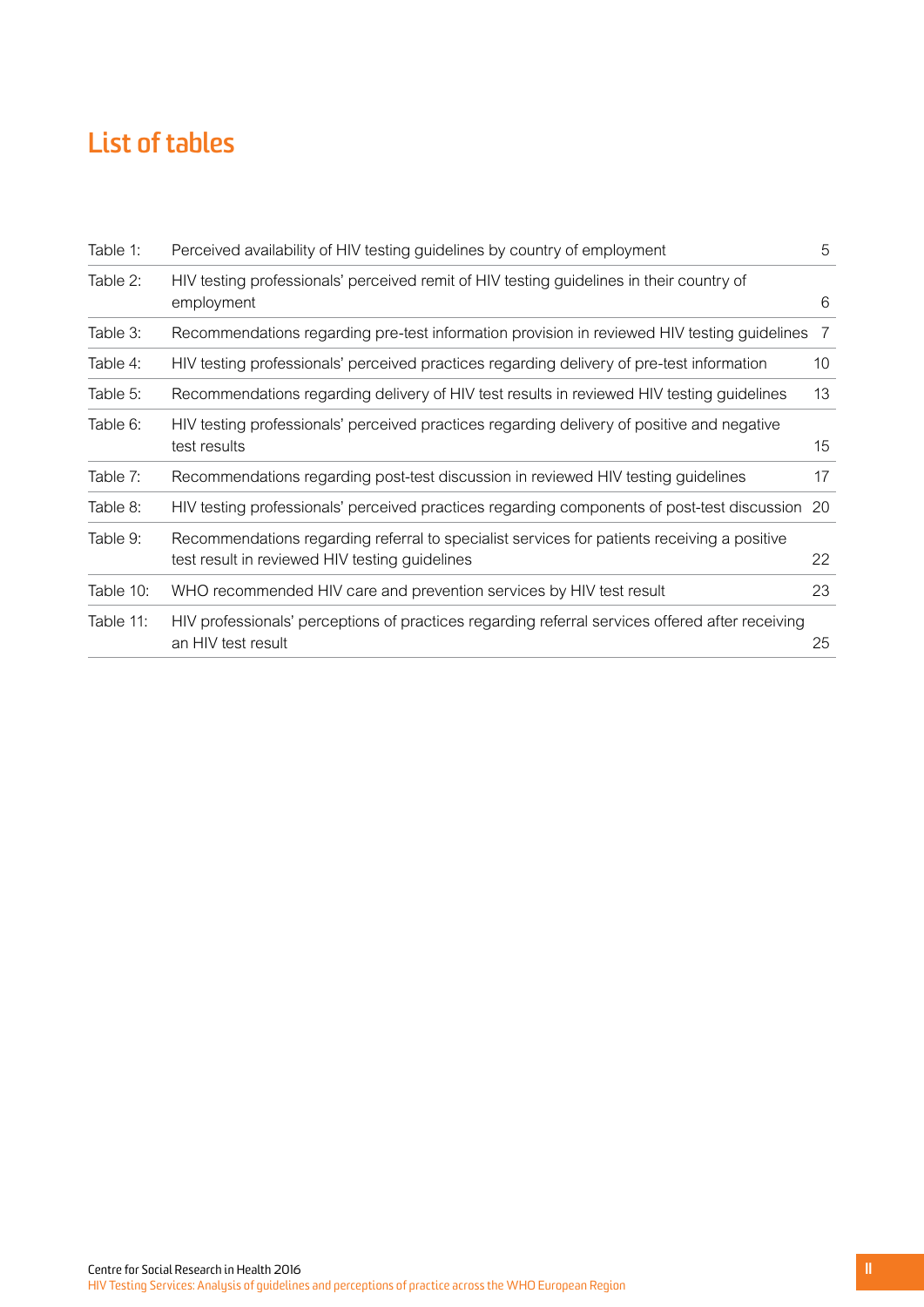# <span id="page-4-0"></span>1 Introduction

In many European countries, current HIV testing efforts are insufficient to identify new HIV infections early enough, and substantial proportions of people with HIV are unaware of their infection. In 2014, over 142,000 people were newly diagnosed with HIV in the World Health Organisation (WHO) European Region, and this is noted to be the highest annual number of new diagnoses since reporting began [1]. The most rapidly growing HIV epidemic in the world is occurring in the eastern part of the WHO European Region [2, 3]. In Eastern Europe and Central Asia, where HIV is predominantly transmitted through heterosexual contact and injection drug use accounts for about a quarter of new infections [1], new HIV diagnoses have increased by 30% between 2000-2014 [4]. In Western Europe, stable high rates of new HIV diagnoses are observed among men who have sex with men in Western Europe who remain most affected in this region, despite high treatment coverage [5].

A third of individuals living with HIV in Europe have been estimated as being unaware of their infection, whilst up to 50% may be diagnosed long after they should have started receiving treatment and care [6, 7]. The problem of under- and late diagnosis of HIV in some European countries is compounded by punitive laws and restrictive law enforcement practices deterring those who are undiagnosed or most at risk of infection (e.g., people who inject drugs, gay men and other men who have sex with men, and sex workers) from accessing HIV-related information and services [2]. In light of these concerns, a key objective outlined in the WHO's European Action Plan for HIV/AIDS 2012-2015 [3] is to reduce the size of undiagnosed populations and the number of late HIV diagnoses by expanding access to and increasing early uptake of HIV testing services.

HIV testing guideline documents aim to assist national programme managers, service providers and people delivering community-based programmes with planning and providing HIV testing services. Regional guidelines relevant to the WHO European Region are published by the European Centre for Disease Prevention and Control (ECDC) [8], the European Office of the International Union against Sexually Transmitted Infections (IUSTI) [9] and the WHO Regional Office for Europe [10]. New global guidelines have recently been published by the WHO [11], to replace previous guidelines by WHO/UNAIDS [12]. Clear guidelines for HIV testing services are important in relation to meeting the new global 90-90-90 targets, the first of which refers to the diagnosis of 90% of people with HIV by 2020. This is an essential prerequisite to achieving the second target that 90% of people with diagnosed HIV are on antiretroviral treatment (ART) and the third target that 90% of people on ART have sustainably supressed viral load, through effective linkage of people newly diagnosed with HIV to treatment services [11, 13].

To map current HIV testing policy and practice, the HIV in Europe initiative commissioned the Centre for Social Research in Health, UNSW Australia, to undertake a review of HIV testing guidelines that are relevant to HIV testing services across the WHO European Region, and to conduct an online survey to gather the perceptions of HIV testing practices held by health professionals (e.g. national policy makers, health service providers, NGO representatives) involved in HIV testing policy and practice in national settings across the WHO European Region. This report presents the research findings arising from the project that are also reported in detail in published peer-reviewed papers [14-17]. This project contributes to the evidence base that can be used to guide the development of future guidelines for HIV testing services in the WHO European Region.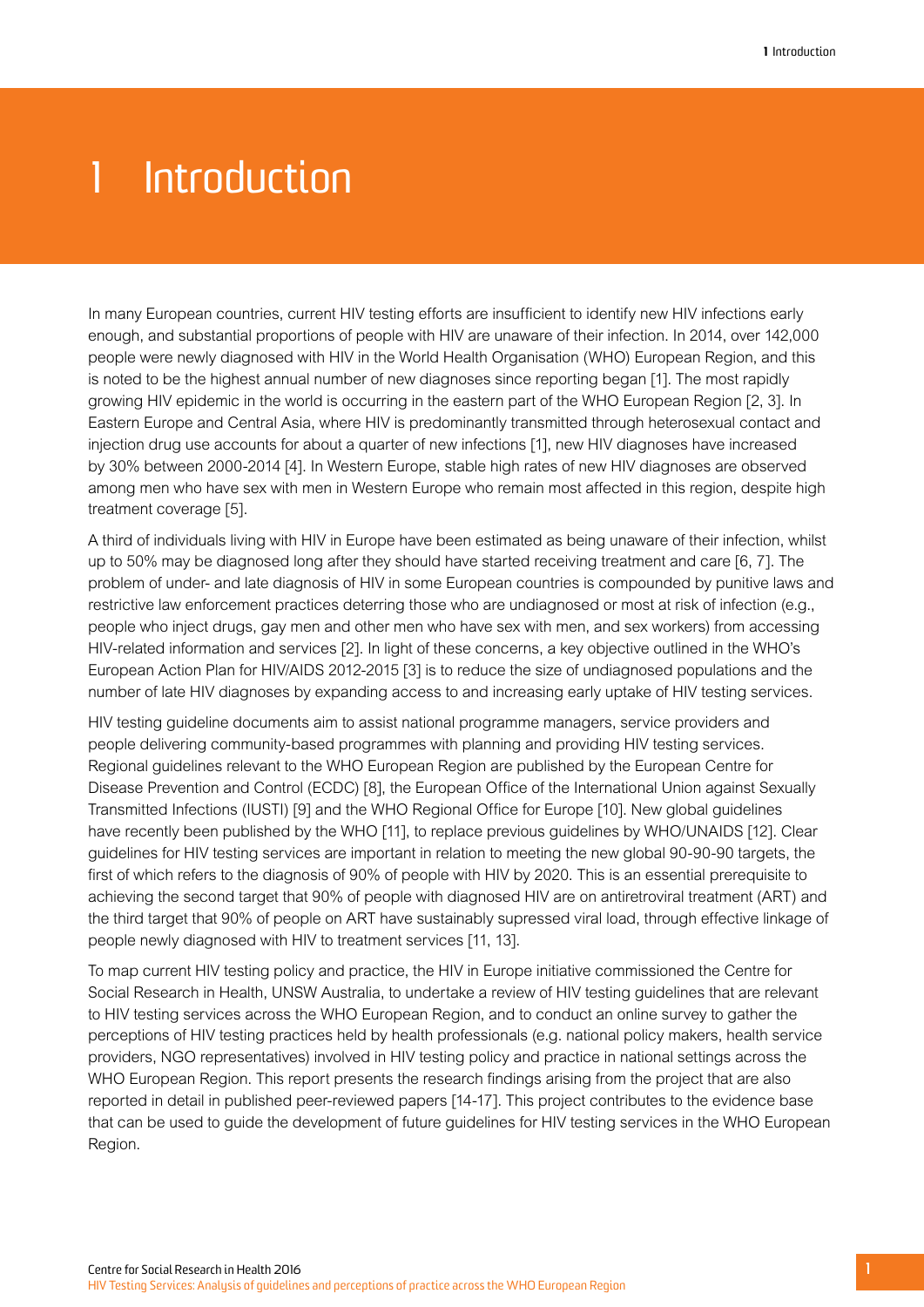# <span id="page-5-0"></span>2 Methods

This report documents findings from two separate but related studies: a review of current HIV testing guidelines relevant to the WHO European Region and a survey assessing health professionals' perceptions of HIV testing practices across the WHO European Region.

## **2.1. Review of HIV testing guidelines**

HIV testing guideline documents relevant to the WHO European Region documents were identified in a targeted internet-based search of documents published on websites of organisations known to be involved in providing guidelines around HIV service delivery in health care settings. National guidelines, which are designed for specific country contexts, were outside the scope of this review. Guidelines that were not published in English or focused on the delivery of HIV testing and counselling outside the WHO Europe Region were also excluded from the review. Further, guidance on HIV indicator conditions developed by the HIV in Europe initiative [18] was excluded as this focussed primarily on the identification of people at increased risk of HIV. Guidelines that specifically focussed on issues pertaining to particular population groups (e.g., couples [19], people who use drug [20, 21], refugees [22], institutionalised adolescents or adults [23]) were also excluded.

We identified four guideline documents that were relevant to countries in the WHO European Region: 'Scaling up HIV testing and counselling in the WHO European Region as an essential component of efforts to achieve universal access to HIV prevention, treatment, care and support – Policy framework' by WHO Europe [10]; 'ECDC Guidance - HIV testing: increasing uptake and effectiveness in the European Union' by the ECDC [8]; '2014 European Guidance on HIV testing' by IUSTI [9]; and 'Guidance on provider-initiated HIV testing and counselling in Health Facilities' by WHO/UNAIDS [12]. Since the review was conducted, new global guidelines, entitled 'Consolidated guidelines on HIV testing Services – 5Cs: consent, confidentiality, counseling, correct results and connection', have been published in 2015 by WHO [11], to replace earlier WHO/UNAIDS guidelines [12]. In this report, we note any changes related to these latest WHO guidelines.

The review of guideline documents consisted of two consecutive steps:

- 1. All recommendations included across all guideline documents were listed. Recommendations were divided into five components of HIV testing: delivery of pre-test information, discussion or counselling; gaining informed consent; delivery of HIV test results; provision of post-test discussion and counselling; and referral pathways.
- 2. A comparative analysis of recommendations examined similarities and differences between guideline documents.

## **2.2 Survey of perceived HIV testing practices**

#### **2.2.1 Participants and recruitment**

An online survey among health professionals involved in HIV testing policy and practice in the WHO European Region was conducted between May-August 2014. An opportunistic sample was recruited by contacting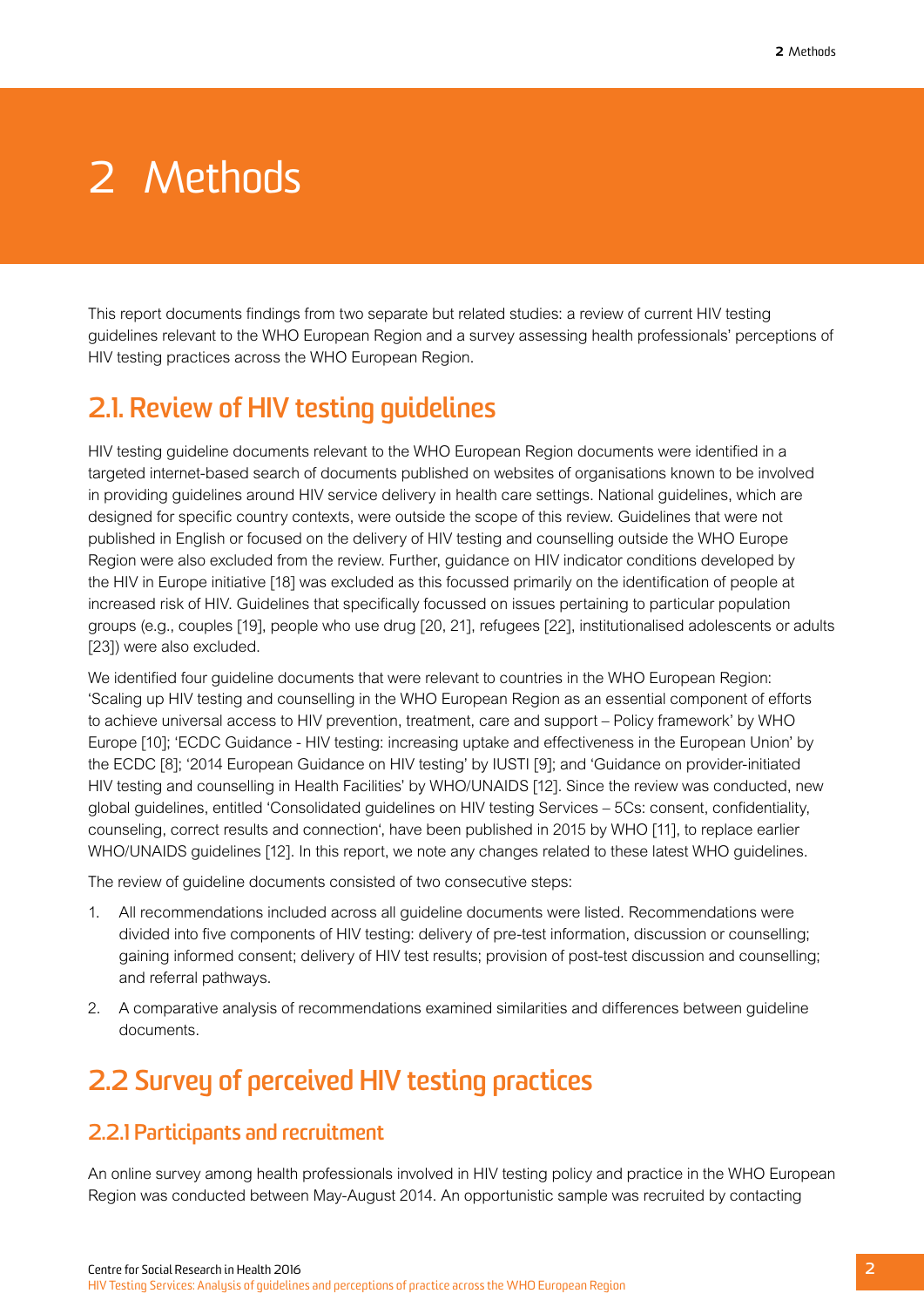<span id="page-6-0"></span>stakeholders identified through the National Focal Points, the European Commission HIV/AIDS Civil Society Forum, the HIV in Europe initiative, nam aidsmap, the Global Fund Grants Portfolio, and the UNAIDS 'know your response' website. Experts contacted included policy makers with responsibility for the design of HIV policies and associated HIV testing guidelines; health service providers working in HIV testing services, STI clinics and other health services providing HIV testing; and NGO representatives responsible for delivering HIV testing or working as advocates on behalf of HIV positive people and key populations. We aimed to identify and contact at least two individuals working in each of the three roles in each country.

Three repeat invitations were sent which explained the purpose of the survey and provided access to the purpose-built study website that held detailed participant information and provided access to a selfcompletion questionnaire in five languages (English, Spanish, Portuguese, German and Russian). No incentive was offered for participation. Invites were sent to 990 people, of which 338 (34.1%) were eligible for inclusion in data analysis. This response rate is similar to other online health professional surveys [24]. Responses were excluded if no consent was provided; respondents reported being 'not at all' or 'rarely' involved in HIV testing and counselling; respondents did not provide information about the country in which they worked, were located in a country that was not in the WHO European Region, or worked in a role that took them across multiple countries; or respondents did not think that national, regional or global HIV testing guidelines were available in their national setting.

Responses were received from individuals working in each of the WHO European Region Countries, with the exception of San Marino and Iceland; 102 respondents (30.2%) were from Western Europe, 126 (37.3%) were from Central Europe; and 110 (32.5%) were from Eastern Europe and Central Asia. These sub-regions are based on regional categorisations used by the United Nations Environment Programme's GEO5 [25] and UNAIDS [26].<sup>1</sup> Over half (49.4%) of respondents worked for NGOs, 32.8% worked in health services, 6.2% were policy makers working in non-health government agencies, and 11.5% worked in other organisations (e.g. prisons, education and research, or international development organisation). Health sector employees included medical doctors (54.1%), health service managers (18.0%), and workers in other roles (27.9%) (e.g. nurses, health care assistants, counsellors, psychologists, social workers). Health sector respondents worked in standalone HIV testing services (38%), STI clinics (20%), drug related services (17%) or community outreach/testing promotion (10%).

The gender of respondents was reported as male (48.2%), female (50.3%), transgender (0.9%) and intersex (0.6%). Respondents represented a wide age range (22-30 year old: 9.2%; 31-40 year old: 28.7%; 41-50 year old: 31.1%; >50: 31.1%). Three quarters (74%) had postgraduate qualifications, and 22% had undergraduate qualifications. Over a third (36.1%) had up to 10 years work experience, 42.9% had between 11-20 years of work experience, and 21% had more than 20 years' work experience.

#### **2.2.2 Data collection and analysis**

Participants completed a self-report questionnaire assessing their perceived practices regarding five distinct components of testing and counselling: providing pre-test information, obtaining informed consent, delivery of test results, post-test discussion, and referral to specialist services. Questionnaire design was based on an analysis of all recommendations contained in HIV testing guidelines written by IUSTI [9], ECDC [8], WHO Europe [10], HIV in Europe [18] and WHO/UNAIDS [12]. Responses were given in the form of yes/no answers.

Descriptive analyses were conducted to assess respondents' perceptions regarding HIV testing and counselling practices in their country of employment. Chi-square tests were performed to examine any differences in perceived practice by sub-region (i.e., Western Europe, Central Europe, and Eastern Europe

<sup>1</sup> Western Europe consists of Andorra, Austria, Belgium, Denmark, Finland, France, Germany, Greece, Iceland, Ireland, Israel, Italy, Liechtenstein, Luxembourg, Monaco, Netherlands, Norway, Portugal, San Marino, Spain, Sweden, Switzerland, and United Kingdom. Central Europe consists of Albania, Bosnia and Herzegovina, Bulgaria, Croatia, Cyprus, Czech Republic, Estonia, Former Yugoslav Republic of Macedonia, Hungary, Kosovo, Latvia, Lithuania, Malta, Montenegro, Poland, Romania, Serbia, Slovakia, Slovenia, and Turkey. Eastern Europe and Central Asia consists of Armenia, Azerbaijan, Belarus, Turkmenistan, Georgia, Kazakhstan, Kyrgyzstan, Republic of Moldova, Russian Federation, Tajikistan, Ukraine, and Uzbekistan.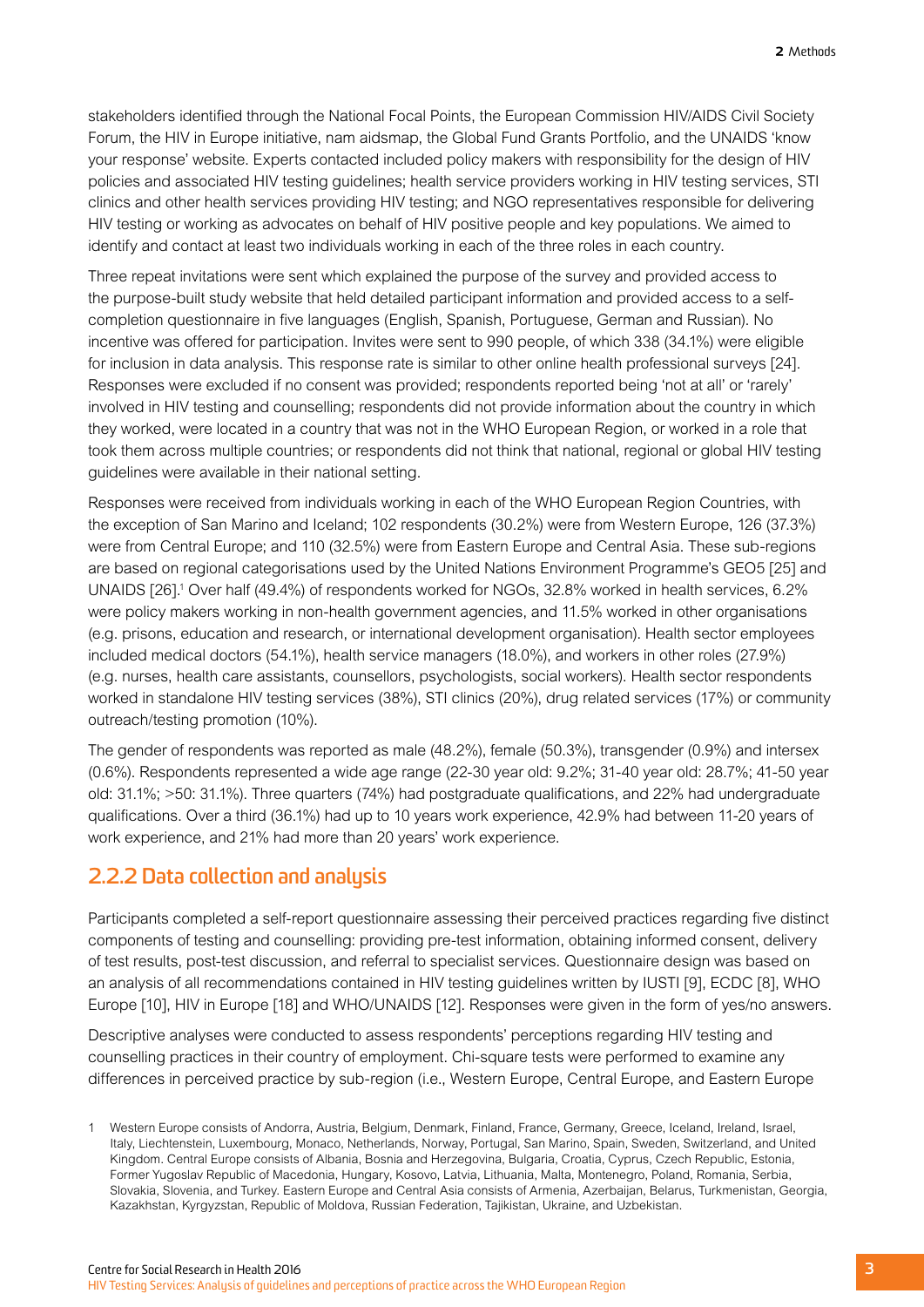and Central Asia) as well as by the sector in which respondents were employed. In view of the small number of participants working in government agencies or other organisations, this comparison was limited to health sector and NGO sector workers. In view of the large number of differences, in particular between subregions, only highly significant differences (p<.001) are discussed in the text; all significant differences are note in the tables. IBM SPSS Statistics version 20 was used for data analysis.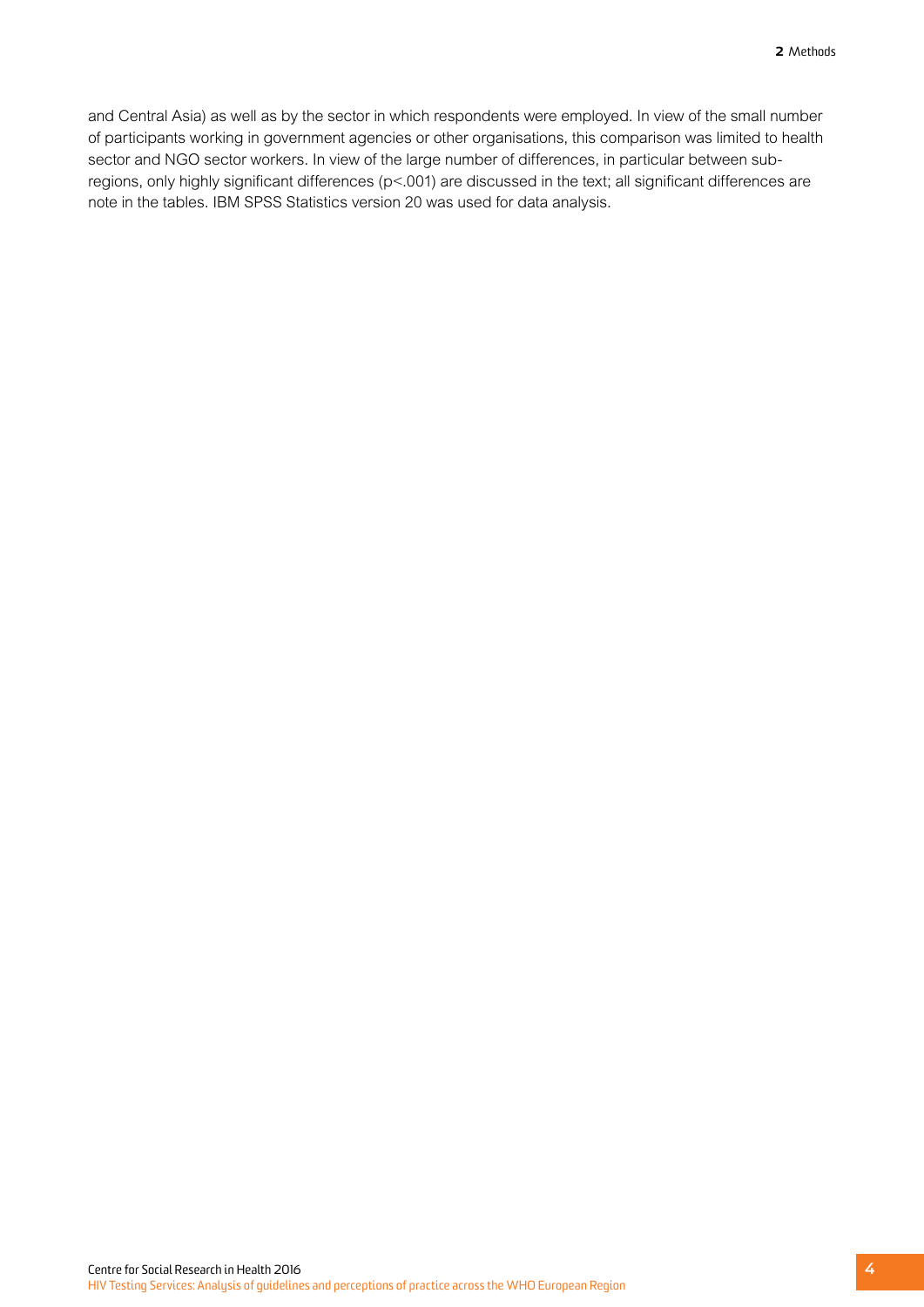# <span id="page-8-0"></span>3 Results

## **3.1 Perceived availability and remit of HIV testing guidelines**

We were unable to ascertain conclusively whether national guidelines exist for each of the countries in the WHO European Region, as this information is not readily available. For this reason, respondents were asked about the availability of HIV testing guidelines in their country of employment (see Table 1). A large majority of respondents (79.6%) indicated that national HIV testing guidelines were available in their country of employment. Of respondents who thought no national guidelines were available in their country of employment (20.4%), half (54%) reported that other guidelines were available to guide HIV testing practice in their country of employment.

**Table 1: Perceived availability of HIV testing guidelines by country of employment**

| <b>Guideline availability</b>                                                                                                                            | Countru                                                                                                                                                                                                                                                                                                                                                                                                                                                             |
|----------------------------------------------------------------------------------------------------------------------------------------------------------|---------------------------------------------------------------------------------------------------------------------------------------------------------------------------------------------------------------------------------------------------------------------------------------------------------------------------------------------------------------------------------------------------------------------------------------------------------------------|
| National guidelines available                                                                                                                            | 35 countries: Albania, Armenia, Austria, Belarus,<br>Bosnia and Herzegovina, Bulgaria, Croatia,<br>Denmark, Estonia, Finland, France, Georgia,<br>Germany, Italy, Kyrgyzstan, Kazakhstan, Lithuania,<br>Monaco, Netherlands, Poland, Republic of Moldova,<br>Romania, Russian Federation, Serbia, Slovakia,<br>Slovenia, Spain, Sweden, Switzerland, Tajikistan,<br>Macedonia, Ukraine, UK, Uzbekistan, Kosovo                                                      |
| National guidelines not available and other national,<br>regional and global guidelines are used instead                                                 | 6 countries: Malta (British HIV Association (BHIVA)<br>guidelines used); Ireland (European Centre for<br>Disease Prevention and Control (ECDC) guidelines<br>used); Portugal (European Monitoring Centre for<br>Drugs and Drug Addiction (EMCDDA) guidelines<br>used); Turkey (US Centers for Disease Control and<br>Prevention (CDC) and World Health Organisation<br>(WHO) guidelines used); Turkmenistan (WHO<br>guidelines used); Latvia (ECDC guidelines used) |
| National guidelines not available but national<br>strategies are available that include statements<br>regarding HIV testing but do not detail procedures | 5 Countries: Belgium, Greece, Hungary, Israel,<br>Montenegro                                                                                                                                                                                                                                                                                                                                                                                                        |
| National guidelines not available and no other<br>guidelines or strategies are noted                                                                     | 6 countries: Andorra, Azerbaijan, Cyprus, Czech<br>Republic, Luxembourg, Norway                                                                                                                                                                                                                                                                                                                                                                                     |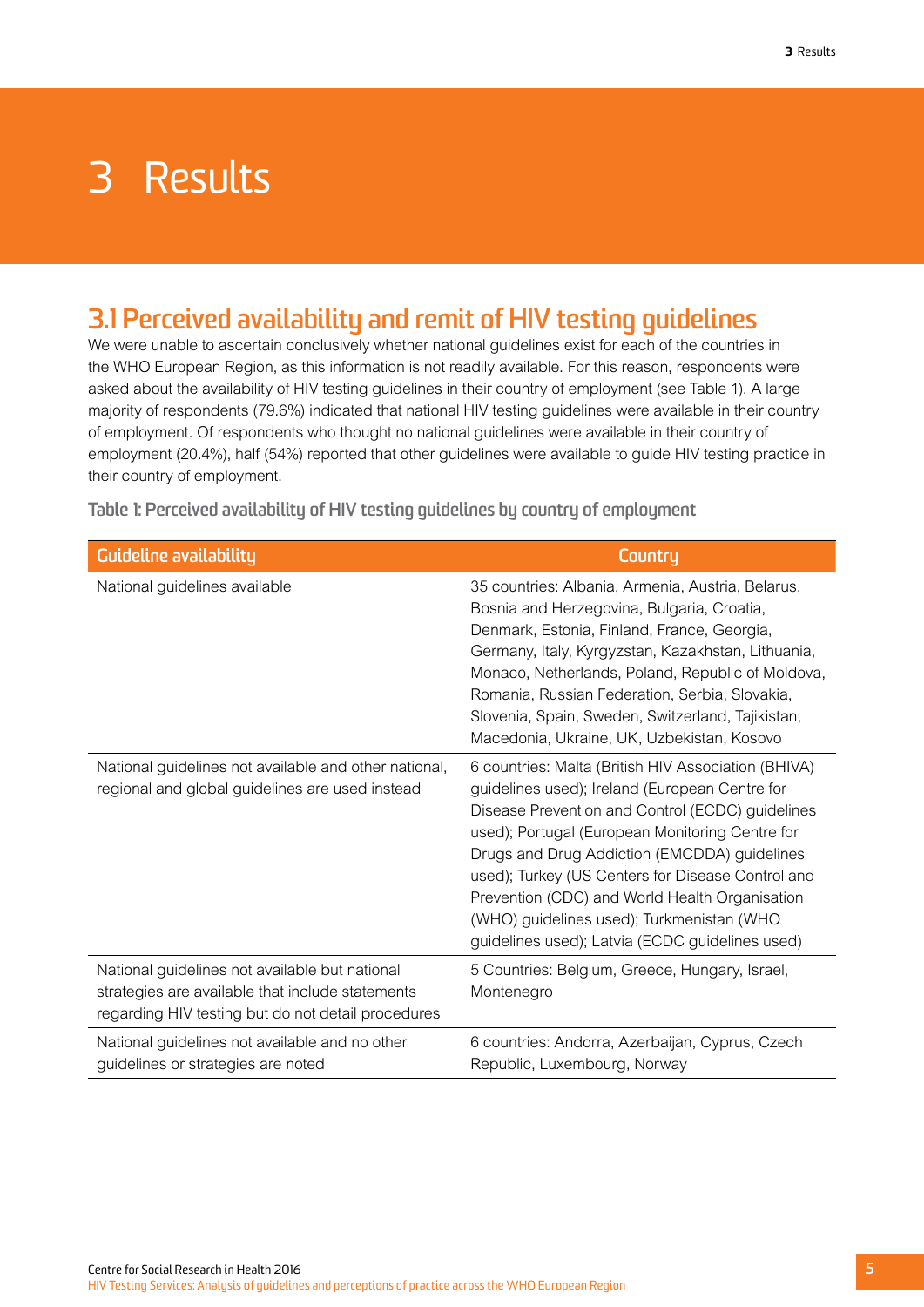<span id="page-9-0"></span>As illustrated in Table 2, survey findings point to perceived HIV testing recommendation gaps in relation to:

- Settings, in particular community and closed settings, and home-based/self testing;
- Population groups, in particular migrants from high prevalence settings, and children and adolescents aged under 18 years of age;
- HIV testing components, in particular pre-test information/counselling, and post-test counselling for HIVnegative clients.

**Table 2: HIV testing professionals' perceived remit of HIV testing guidelines in their country of employment**

|                                                                          |              | Sub-regional comparison  |                                 |                                                   |                       |  |  |  |
|--------------------------------------------------------------------------|--------------|--------------------------|---------------------------------|---------------------------------------------------|-----------------------|--|--|--|
|                                                                          | <b>Total</b> | Western<br><b>Europe</b> | <b>Central</b><br><b>Europe</b> | <b>Eastern</b><br>Europe &<br><b>Central Asia</b> | Significance<br>level |  |  |  |
| Settings covered in guidelines                                           |              |                          |                                 |                                                   |                       |  |  |  |
| Patient-initiated testing in health<br>care settings (VCT)               | 85.3         | 82.1                     | 81.7                            | 92.4                                              | #                     |  |  |  |
| Provider-initiated testing in health<br>care settings                    | 72.4         | 76.9                     | 68.8                            | 72.8                                              |                       |  |  |  |
| HIV testing in community settings                                        | 51.3         | 60.3                     | 54.1                            | 40.2                                              | $\star$               |  |  |  |
| HIV testing in closed settings                                           | 47.4         | 41.0                     | 44.0                            | 57.6                                              | #                     |  |  |  |
| Home-based testing/ self testing                                         | 11.8         | 21.8                     | 10.1                            | 5.4                                               | $***$                 |  |  |  |
| Population groups included in guidelines                                 |              |                          |                                 |                                                   |                       |  |  |  |
| People who inject drugs                                                  | 84.7         | 74.0                     | 87.0                            | 91.1                                              | $***$                 |  |  |  |
| <b>MSM</b>                                                               | 80.4         | 71.4                     | 84.3                            | 83.3                                              | #                     |  |  |  |
| Pregnant women                                                           | 77.1         | 79.2                     | 65.7                            | 88.9                                              | $***$                 |  |  |  |
| Sex workers                                                              | 75.6         | 59.7                     | 78.7                            | 85.6                                              | $***$                 |  |  |  |
| General population attending<br>health services                          | 65.8         | 64.9                     | 65.7                            | 66.7                                              |                       |  |  |  |
| Migrants from high prevalence<br>settings                                | 44.4         | 66.2                     | 32.4                            | 40.0                                              | $***$                 |  |  |  |
| Children and adolescents <18                                             | 37.5         | 29.9                     | 42.6                            | 37.8                                              | ÷,                    |  |  |  |
| Components of HIV testing included in guidelines                         |              |                          |                                 |                                                   |                       |  |  |  |
| Pre-test information or pre-test<br>counselling                          | 61.5         | 81.1                     | 85.4                            | 17.0                                              | $***$                 |  |  |  |
| Informed consent                                                         | 83.0         | 77.0                     | 78.6                            | 93.2                                              | $***$                 |  |  |  |
| Delivery of HIV- test results                                            | 81.5         | 71.6                     | 79.6                            | 92.0                                              | $***$                 |  |  |  |
| Delivery of HIV+ test results                                            | 82.6         | 78.4                     | 83.5                            | 85.2                                              |                       |  |  |  |
| Post-test counselling (HIV-)                                             | 74.3         | 62.2                     | 76.7                            | 81.8                                              | $***$                 |  |  |  |
| Post-test counselling (HIV+)                                             | 84.5         | 78.4                     | 82.5                            | 92.0                                              | $\star$               |  |  |  |
| Referral of people testing HIV+ to<br>specialist treatment/care services | 84.9         | 78.4                     | 84.5                            | 90.9                                              |                       |  |  |  |

Note: # = *p* < 0.10, \* = *p* < 0.05, \*\* = *p* < 0.01, \*\*\* = *p* < 0.001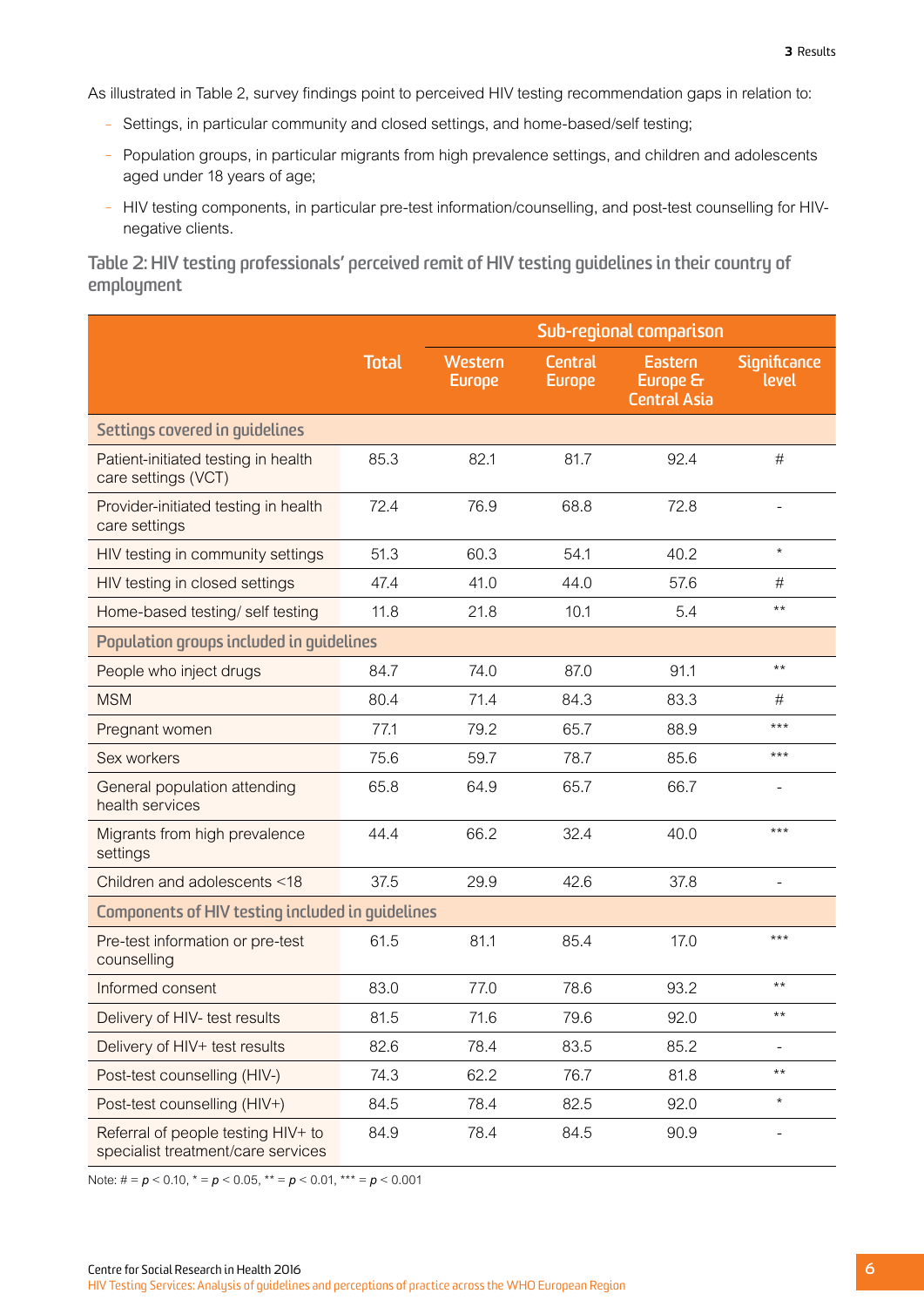<span id="page-10-0"></span>A large number of sub-regional differences were identified in respondents' perceptions about the remit of available guidelines. Most significant differences were that:

- Respondents from Central Europe thought that pregnant women were less likely to be addressed in guidelines than respondents from Western Europe and from Eastern Europe and Central Asia;
- Respondents from Eastern Europe and Central Asia and from Central Europe thought that sex workers were more likely to be included in guidelines than respondents from Western Europe;
- Respondents from Western Europe thought that migrants from high prevalence settings were more likely to be included in guidelines than respondents from Eastern Europe and Central Asia and from Central Europe;
- Respondents from Eastern Europe and Central Asia thought that information about pre-test information was less likely to be addressed in guidelines than respondents from Western Europe and from Central Europe.

## **3.2 Pre-test information**

### **3.2.1 Recommendations in current guidelines**

All reviewed guidelines recommend providing pre-test information during a pre-test discussion or assessment, with the basic aim of providing sufficient information to a client to gain informed consent before testing [8, 9]. This is in contrast to undertaking pre-test counselling, which has been defined as a "longer intervention including a sexual history and risk assessment designed to perform the same functions as pretest discussion, but also to establish the person's likely response to the possible result" (p. v) [8]. The latest WHO quidelines define pre-test information as "a dialoque and the provision of accurate information by a trained lay provider or health worker before an HIV test performed" (p. xiv), and explain that the provision of pre-test information is part of the full range of HIV testing services [11]. The guidelines we reviewed all suggest that pre-test information can be delivered verbally or via other methods (e.g., an information sheet). The latest WHO guidelines also suggest that pre-test counselling can be delivered in a group setting, provided all individuals can ask questions in private, if required [11].

Table 3 outlines the different aspects of pre-test information included in the reviewed guidelines. In these guidelines, two types of informational content can be distinguished in recommendations regarding pre-test discussions/assessments: (1) issues related to taking an HIV test; and (2) issues related to the possible test result and its implications.

|                                                   | European regional guidelines | <b>Global</b><br>quidelines |                   |                       |
|---------------------------------------------------|------------------------------|-----------------------------|-------------------|-----------------------|
|                                                   | <b>ECDC</b>                  | <b>IUSTI</b>                | <b>WHO Europe</b> | WHO/<br><b>UNAIDS</b> |
| Issues related to taking an HIV test              |                              |                             |                   |                       |
| Confirm voluntary nature of test                  |                              |                             | ◡                 |                       |
| Confirm confidentiality                           | ٧                            |                             | $\checkmark$      |                       |
| Explain benefits of testing/reason for<br>testing |                              |                             |                   |                       |
| Provide details of test result delivery           |                              |                             |                   |                       |

**Table 3. Recommendations regarding pre-test information provision in reviewed HIV testing guidelines**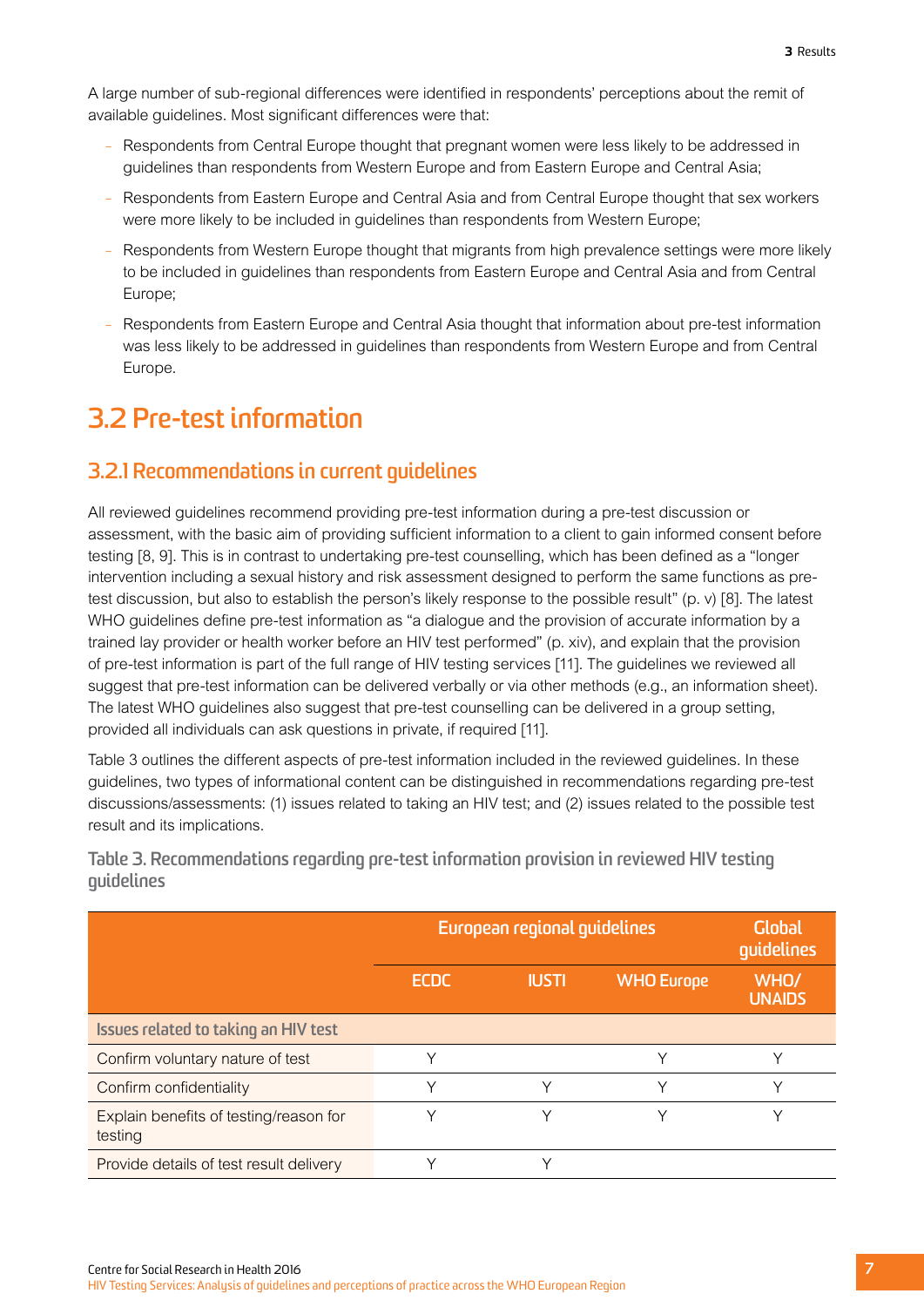|                                                                                                                                   |             | European regional guidelines |                   | <b>Global</b><br>guidelines |
|-----------------------------------------------------------------------------------------------------------------------------------|-------------|------------------------------|-------------------|-----------------------------|
|                                                                                                                                   | <b>ECDC</b> | <b>IUSTI</b>                 | <b>WHO Europe</b> | WHO/<br><b>UNAIDS</b>       |
| Explain right to decline tests                                                                                                    |             | Y                            | Y                 | Y                           |
| Offer time for patient's questions                                                                                                |             | Y                            | Υ                 | Υ                           |
| <b>Issues relating to HIV test result</b>                                                                                         |             |                              |                   |                             |
| Explain window period/repeat test                                                                                                 |             | Υ                            |                   |                             |
| Offer testing for other STIs                                                                                                      |             | Y                            |                   |                             |
| Offer post-exposure prophylaxis after<br>sexual exposure if indicated and<br>available                                            |             | Y                            |                   |                             |
| Services available post test                                                                                                      |             |                              | Y                 | Y                           |
| Explain need for partner notification<br>$(HIV+ test)$                                                                            |             |                              | Y                 | Y                           |
| Discuss risk reduction and need for<br>referral to other services                                                                 |             | Y                            |                   |                             |
| Obtain sexual history                                                                                                             |             | Y                            |                   |                             |
| Obtain HIV testing history                                                                                                        |             | Υ                            |                   |                             |
| Advise patient to adopt safe sex<br>behaviours and to follow national blood<br>donation policies until testing process<br>is over |             | Y                            |                   |                             |
| Assess knowledge of condom use to<br>prevent HIV infection                                                                        |             | Y                            |                   |                             |
| Explain potential risks of testing                                                                                                |             |                              | Y                 | Y                           |

Explain national laws impacting a person receiving a HIV+ result

(stigma, discrimination)

Note:  $Y = yes$ , recommendation included in guidelines

There was general agreement across guidelines with respect to recommended informational content of pretest discussion/assessment regarding taking an HIV test takes place, including explaining:

- the voluntary, confidential nature of the test;
- the reason for testing;
- what the test procedure consists of
- how test results will be delivered;
- the patient's right to decline a test;
- the possibility for patients to ask questions.

In addition, the latest WHO guidelines [11] recommend providing information about the potential for incorrect test results if a person is on ART, and including a brief description of prevention options and encouragement of partner testing.

Y Y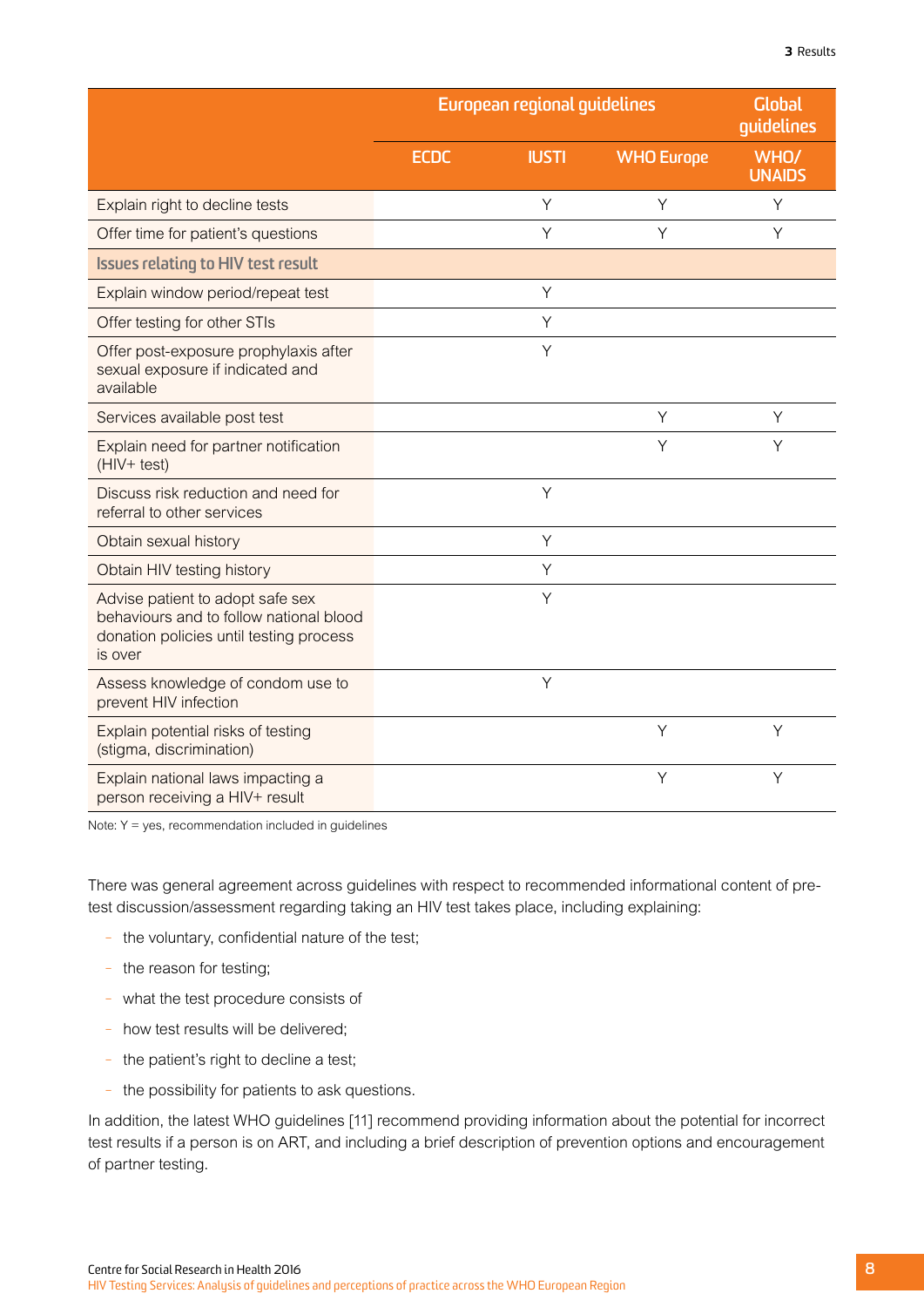The ECDC guidelines [8] only provide guidance about issues to be discussed in relation to taking an HIV test. In contrast, regional guidelines by IUSTI [9] and WHO Europe [10], and global guidelines by WHO/UNAIDS [12], recommend that pre-test information is provided about issues related to taking an HIV test as well as issues related to the possible test result and its implications. There are no shared recommendations with respect issues that might be discussed to encourage patients to think about the possible the test result and its implications. The IUSTI guidelines [9] recommend that information be provided about the window period and the possible need for a repeat test, and that STI testing and post-exposure prophylaxis (after sexual exposure, if indicated and available) may need discussing. IUSTI guidelines also recommend that a client's sexual history and HIV testing history may need to be obtained, and that risk reduction, condom use, safe sex behaviours, the need for referral to other services, and national blood donation policies may need to be discussed [9]. Guidelines by UNAIDS/WHO [12] and WHO Europe [10] recommend that pre-test discussion specifically includes information about issues that might arise after receiving an HIV positive test result. This includes post-test services available, the need for partner notification, potential risks of testing (stigma, discrimination), and information on relevant national laws. The latest WHO guidelines note that individual risk assessment and individualised counselling during the delivery of pre-test information is no longer recommended [11].

#### **3.2.2 Perceived current practices**

Respondents in the online stakeholder survey thought that pre-test information was typically delivered verbally (37.9%), or through a combination of verbal communication and an information sheet (62.1%). Respondents from Eastern Europe and Central Asia thought that the combined practice of using verbal and written communication was more common in their national settings than respondents from Western Europe and from Central Europe. Table 4 describes respondents' perceptions regarding which issues are addressed as part of the provision of pre-test information, including issues relevant before taking an HIV test and those relate to the possible HIV test result and its implications.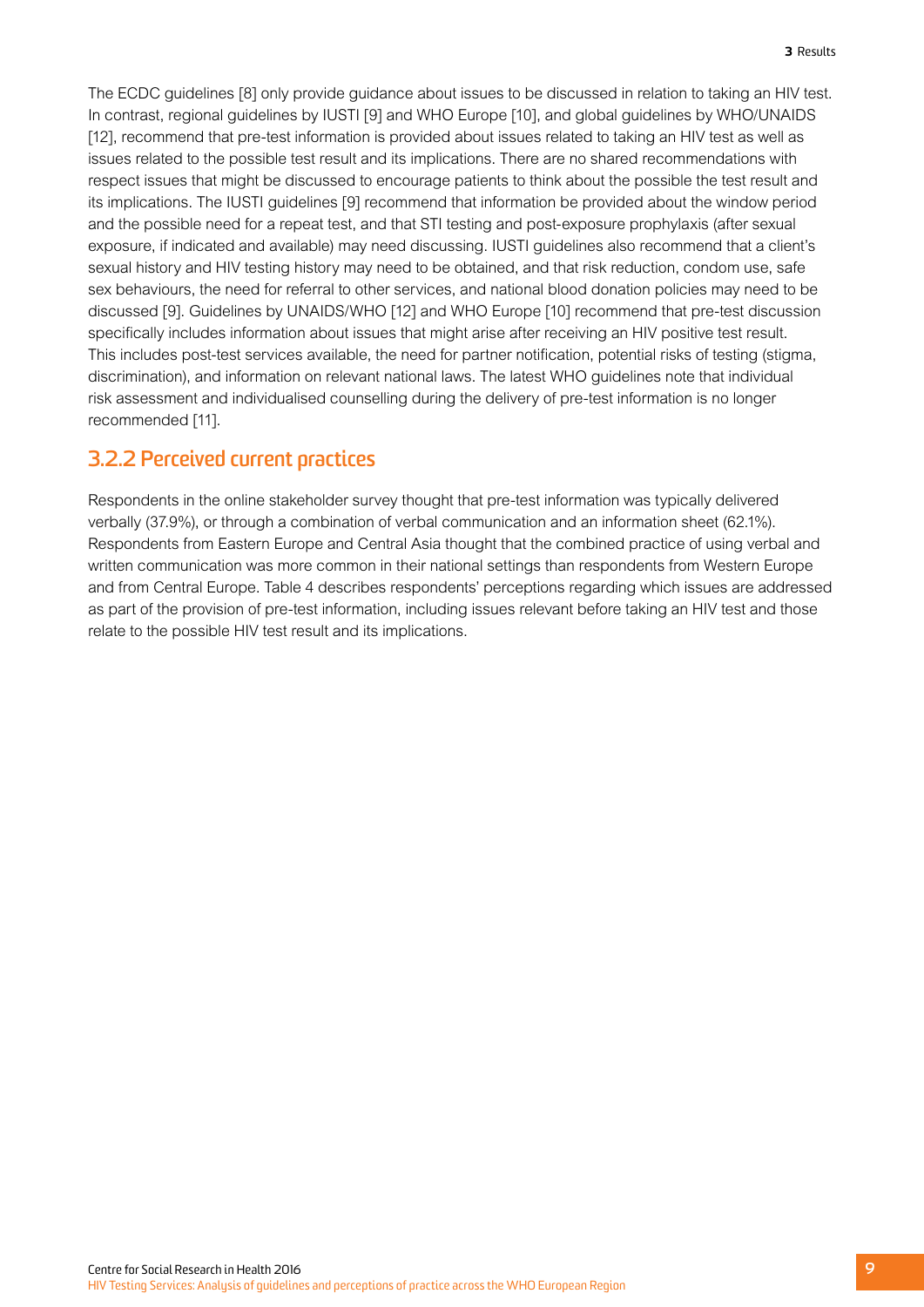<span id="page-13-0"></span>**Table 4: HIV testing professionals' perceived practices regarding delivery of pre-test information** 

|                                                                             |              | Sub-regional comparison  |                          |                                            | Sector comparison            |               |            |                       |
|-----------------------------------------------------------------------------|--------------|--------------------------|--------------------------|--------------------------------------------|------------------------------|---------------|------------|-----------------------|
|                                                                             | <b>Total</b> | Western<br><b>Europe</b> | Central<br><b>Europe</b> | Eastern<br>Europe &<br><b>Central Asia</b> | <b>Significance</b><br>level | <b>Health</b> | <b>NGO</b> | Significance<br>level |
| Issues related to taking an HIV test                                        |              |                          |                          |                                            |                              |               |            |                       |
| Assurance that the test and result will<br>remain confidential              | 82.8         | 71.1                     | 86.5                     | 89.7                                       | $***$                        | 87.9          | 80.6       |                       |
| Assurance that the HIV test is voluntary                                    | 78.5         | 68.7                     | 82.7                     | 82.8                                       | $\star$                      | 80.2          | 79.8       | $\sim$                |
| Discussion of clinical benefits of testing<br>(positive result)             | 72.6         | 71.1                     | 73.1                     | 73.6                                       |                              | 79.1          | 70.5       |                       |
| Opportunity for the person to ask<br>questions                              | 71.9         | 66.3                     | 78.8                     | 69.0                                       | $\overline{a}$               | 78.0          | 70.5       |                       |
| Discussion of the preventative benefits of<br>testing                       | 70.1         | 56.6                     | 76.0                     | 75.9                                       | $***$                        | 72.5          | 73.6       | $\blacksquare$        |
| Explanation of the reason for testing if<br>initiated by provider           | 69.3         | 54.2                     | 76.0                     | 75.9                                       | $***$                        | 75.8          | 64.3       | #                     |
| Making arrangements for the person to<br>collect the test results           | 64.6         | 63.9                     | 70.2                     | 58.6                                       | $\overline{\phantom{a}}$     | 74.7          | 58.9       | $\star$               |
| Information about the person's right to<br>decline a test, and implications | 62.8         | 44.6                     | 66.3                     | 75.9                                       | $***$                        | 70.3          | 59.7       |                       |
| Issues relating to HIV test result                                          |              |                          |                          |                                            |                              |               |            |                       |
| Explaining and assessing the window<br>period for HIV testing               | 79.6         | 67.5                     | 86.5                     | 82.8                                       | $***$                        | 81.3          | 81.4       |                       |
| Information of services available after a<br>positive test result           | 77.4         | 66.3                     | 76.0                     | 89.7                                       | $***$                        | 76.9          | 81.4       |                       |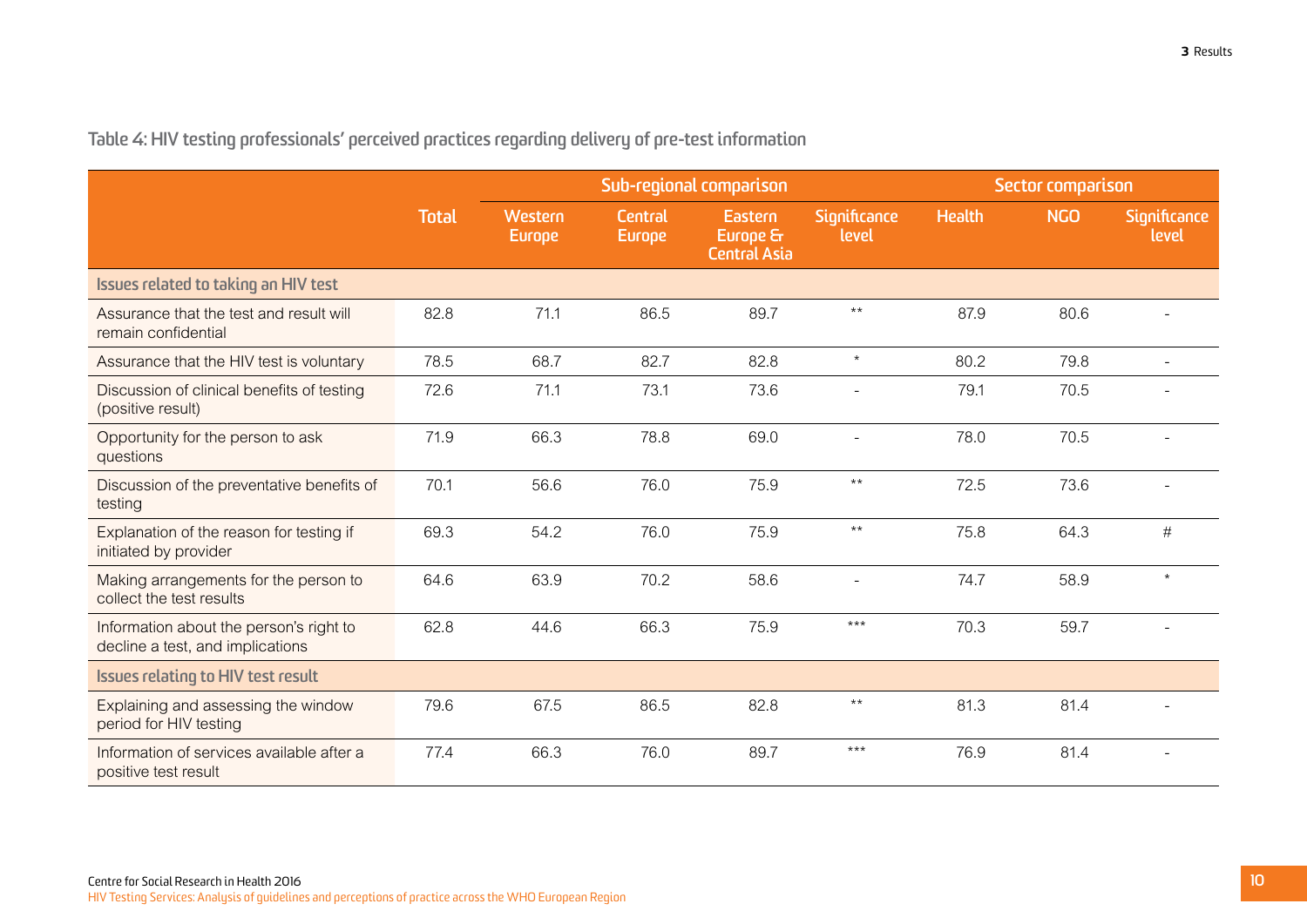|                                                                                                             |              | Sub-regional comparison         |                   |                                                   |                              | Sector comparison |            |                              |
|-------------------------------------------------------------------------------------------------------------|--------------|---------------------------------|-------------------|---------------------------------------------------|------------------------------|-------------------|------------|------------------------------|
|                                                                                                             | <b>Total</b> | <b>Western</b><br><b>Europe</b> | Central<br>Europe | <b>Eastern</b><br>Europe &<br><b>Central Asia</b> | <b>Significance</b><br>level | <b>Health</b>     | <b>NGO</b> | <b>Significance</b><br>level |
| Assessing the client's knowledge of risk<br>reduction strategies                                            | 70.8         | 55.4                            | 77.9              | 77.0                                              | $***$                        | 75.8              | 70.5       |                              |
| Exploration of client's misperceptions<br>about HIV infection and transmission                              | 65.7         | 48.2                            | 76.0              | 70.1                                              | $***$                        | 67.0              | 65.9       |                              |
| Explanation of possible need for partner<br>notification after positive test                                | 62.4         | 42.2                            | 71.2              | 71.3                                              | $***$                        | 63.7              | 60.5       |                              |
| Obtaining a person's sexual history                                                                         | 58.8         | 54.2                            | 69.2              | 50.6                                              | $\star$                      | 59.3              | 60.5       |                              |
| Information of services available after a<br>negative test result                                           | 53.6         | 38.6                            | 62.5              | 57.5                                              | $***$                        | 57.1              | 53.5       |                              |
| Information about potential risks for client<br>taking a test (e.g. stigma, discrimination)                 | 44.9         | 22.9                            | 58.7              | 49.4                                              | $***$                        | 45.1              | 47.3       |                              |
| Information about laws/regulations<br>impacting the person taking a test and<br>receiving a positive result | 40.1         | 18.1                            | 45.2              | 55.2                                              | $***$                        | 48.4              | 38.0       |                              |

Note: # = *p* < 0.10, \* = *p* < 0.05, \*\* = *p* < 0.01, \*\*\* = *p* < 0.001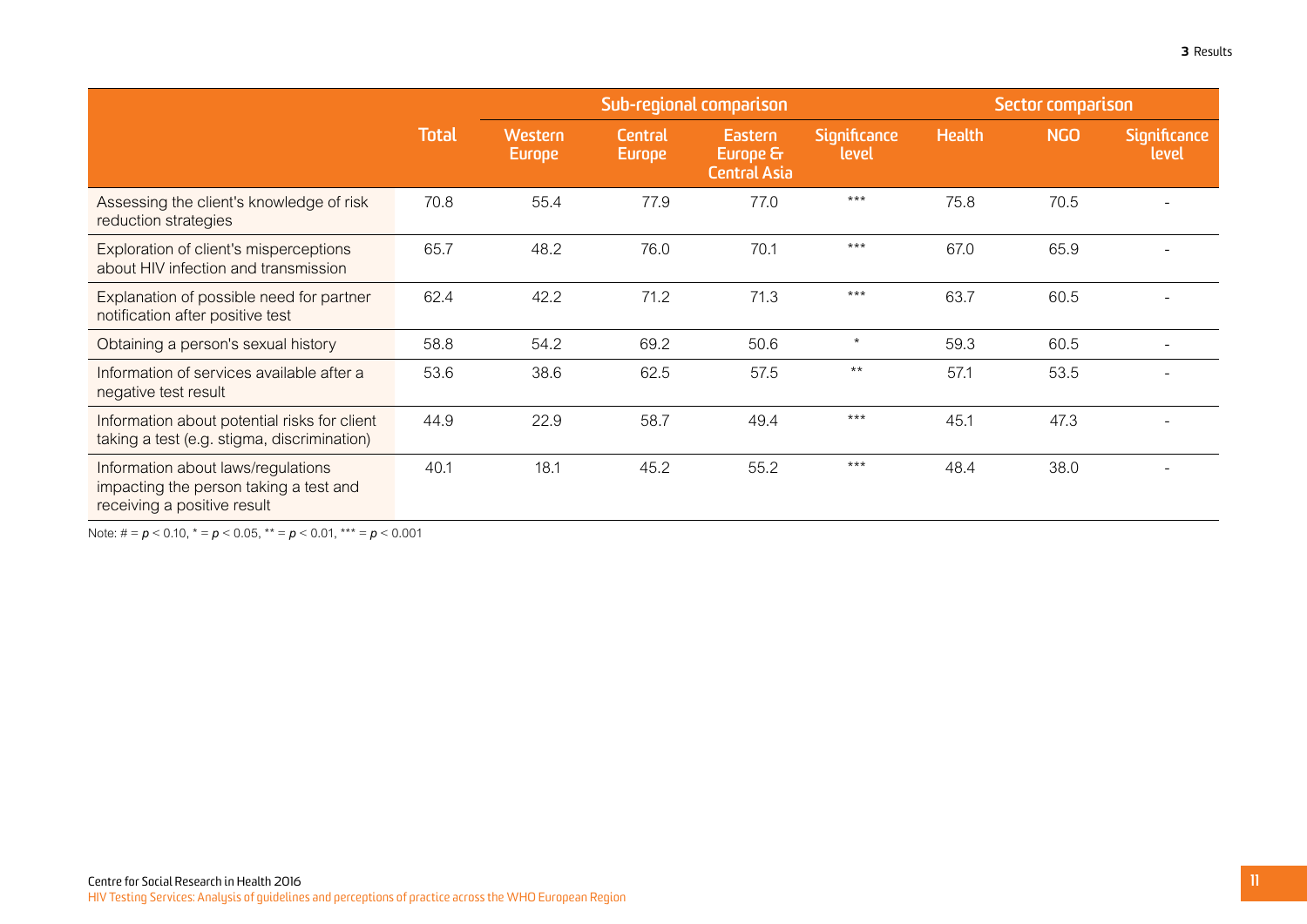<span id="page-15-0"></span>Comparative analysis showed a range of significant sub-regional differences in respondents' perceived practice regarding delivering pre-test information. Highly significant differences include that, in relation to issues related to taking an HIV test, fewer respondents from Western Europe than from other sub-regions thought that information was provided about the person's right to decline a test and the implications of doing so. Highly significant differences were also found in relation to pre-test discussion about a number of issues relating to a possible HIV test result and its implications, including:

- The provision of information about services available in case of a positive test result ;
- The provision of information about the potential risks for a client taking an HIV test (e.g., stigma, discrimination);
- The provision of information about laws/regulations impacting a person taking a test and receiving a positive test result;
- The provision of information about the possible need for partner notification after a positive test result;
- An assessment of a client's knowledge of risk reduction strategies;
- A discussion of a client's misperceptions about HIV infection and transmission.

## **3.3 Informed consent**

#### **3.3.1 Recommendations in current guidelines**

There was general consensus across guidance from WHO/UNAIDS [12], WHO Europe [10], ECDC [8] and IUSTI [9] that informed consent must be obtained from all individuals prior to an HIV test and that this consent must be obtained individually, in private and confidentially. There is also consensus that verbal consent is sufficient; written consent is not required. The latest WHO guidelines recommend that, during the consent process, people should be informed of both the testing process and their right to decline testing [11].

#### **3.3.2 Perceived current practices**

Respondents generally thought that confidentiality of the test and the result was often or always assured (86.3%), and that informed consent was often or always obtained on an individual basis (83.1%), in private (75.7%), and in the presence of a health care provider (67.8%). Respondents from Central Europe (66.7%) thought that the privacy of informed consent practices was less likely to be guaranteed than respondents from Western Europe (69.6%) and from Eastern Europe and Central Asia (88.3%). One third (34%) of respondents thought that, in their country of employment, written informed consent was required before an HIV test. Respondents from Eastern Europe and Central Asia (59%) were more likely to think that informed consent was obtained in writing than respondents from Central Europe (28%) and from Western Europe  $(14.1\%)$ .

## **3.4 Delivery of HIV test results**

### **3.4.1 Recommendations in current guidelines**

Table 5 illustrates that a shared focus of the reviewed HIV testing guidelines is on the confidential delivery of test results in person or via other secure communication channels, although recommended strategies depend on whether a positive or negative HIV test result is being delivered. There is general agreement that a positive HIV test should be given in person, in private and confidentially [8-10, 12]. Whereas the ECDC guidance states that a positive result should preferably be given to the patient by the health care worker who performed the test [8], the old WHO/UNAIDS guidelines recommended that positive test results should be conveyed by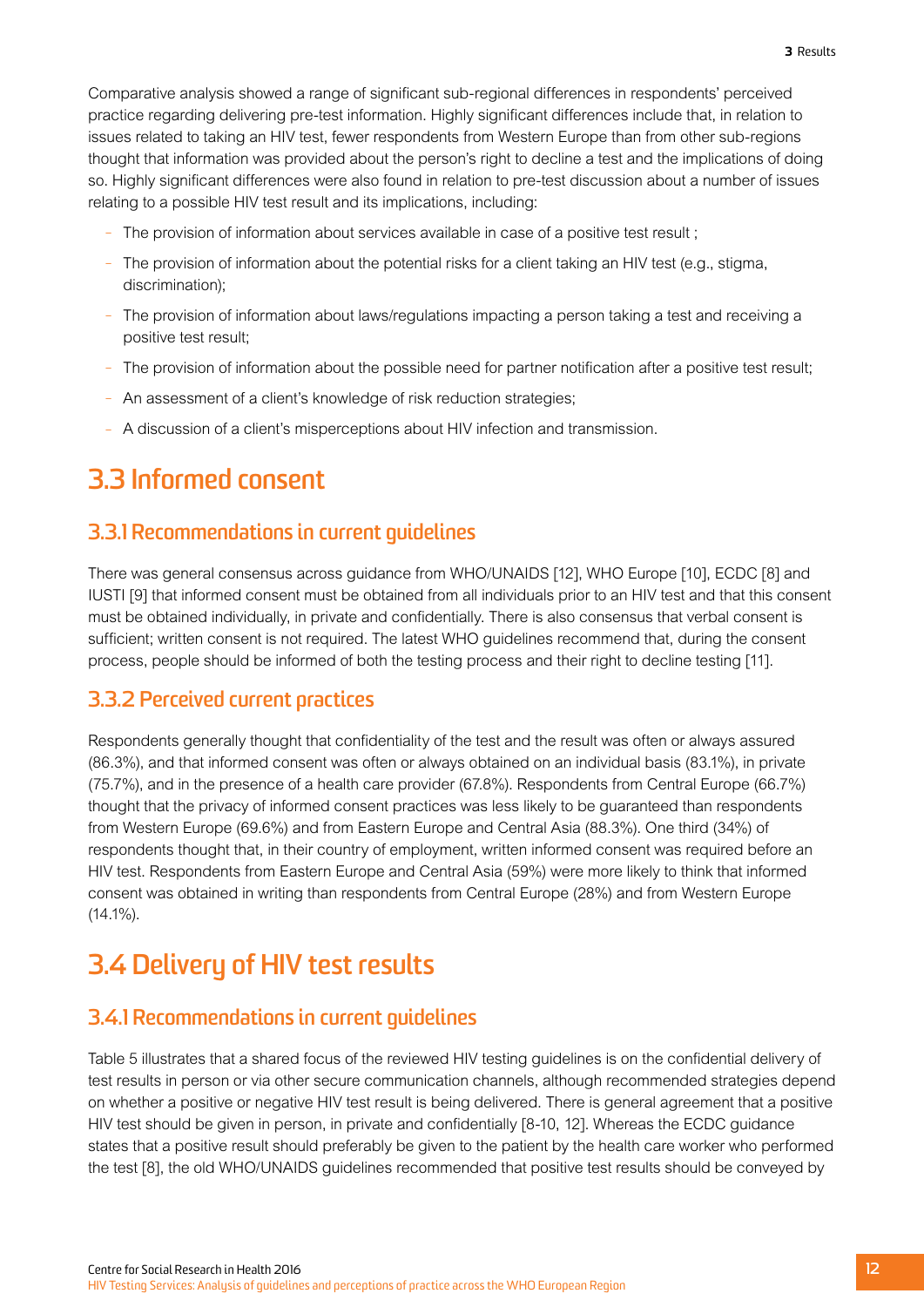<span id="page-16-0"></span>other health care providers or trained lay personnel [12]. The latest WHO guidelines suggest that a positive test result can be provided by a health worker, trained lay provider or counsellor, whilst keeping in mind the 5 Cs of HIV testing services – consent, confidentiality, counselling, correct results and connection [11].

ECDC and IUSTI guidelines suggest it may be appropriate for a health care professional to inform a patient of a negative test result via telephone, text message or letter [8, 9], if this helps to streamline service delivery and reduce the number of occasions on which patients do not receive test results because they do not return to the health service [8]. IUSTI guidance specifies that face-to-face delivery of HIV test results is generally preferred, but alternative methods may be appropriate in some (unspecified) circumstances [9]. Most guidelines recognise that providing an HIV-negative result in person provides opportunities to engage patients in conversations about sexual health promotion and risk reduction [8, 9, 12]. Some people may however prefer not having to return to healthcare settings to receive a HIV-negative test result [27]. The latest WHO guidelines [11] do not specify which means of communicating test results is considered most appropriate.

|                                                                                                        | European regional guidelines |              | <b>Global</b><br>guidelines |                       |
|--------------------------------------------------------------------------------------------------------|------------------------------|--------------|-----------------------------|-----------------------|
|                                                                                                        | <b>WHO Europe</b>            | <b>IUSTI</b> | <b>ECDC</b>                 | WHO/<br><b>UNAIDS</b> |
| Any test result                                                                                        |                              |              |                             |                       |
| Always deliver result                                                                                  |                              |              | Y                           | Y                     |
| Test result given clearly/directly                                                                     |                              | Y            |                             | Υ                     |
| Confidential delivery in private                                                                       | Y                            | Y            | Y                           | Y                     |
| <b>HIV-positive test result</b>                                                                        |                              |              |                             |                       |
| Always provided in person                                                                              |                              | Y            | Υ                           | Υ                     |
| Provided by health care worker who<br>performed the test, or by other trained<br>health care providers |                              |              | Y                           | Υ                     |
| Positive test result with sufficient time<br>for discussion                                            |                              |              | Υ                           | Υ                     |
| <b>HIV-negative test result</b>                                                                        |                              |              |                             |                       |
| Face to face, with possible delivery by<br>telephone, SMS, post                                        |                              | Y            | Y                           |                       |
| Face to face delivery of a negative<br>result enables health promotion                                 |                              | Y            | Υ                           | Υ                     |

**Table 5: Recommendations regarding delivery of HIV test results in reviewed HIV testing guidelines**

Note: Y = yes, recommendation included in guidelines

## **3.4.2 Perceived current practices**

Compared to HIV negative test results, respondents thought it was more likely that positive test results are delivered in person, in private, confidentially assured and with sufficient time to discuss the results (see Table 6). In terms of delivery mode, 63.9% of respondents thought that positive test results were delivered by the health care worker who performed the test and 60.9% of respondents thought that negative test results were delivered by the health care worker who performed the test; fewer respondents thought that results were delivered by another health care worker (24.1% for positive and 23.2% for negative results).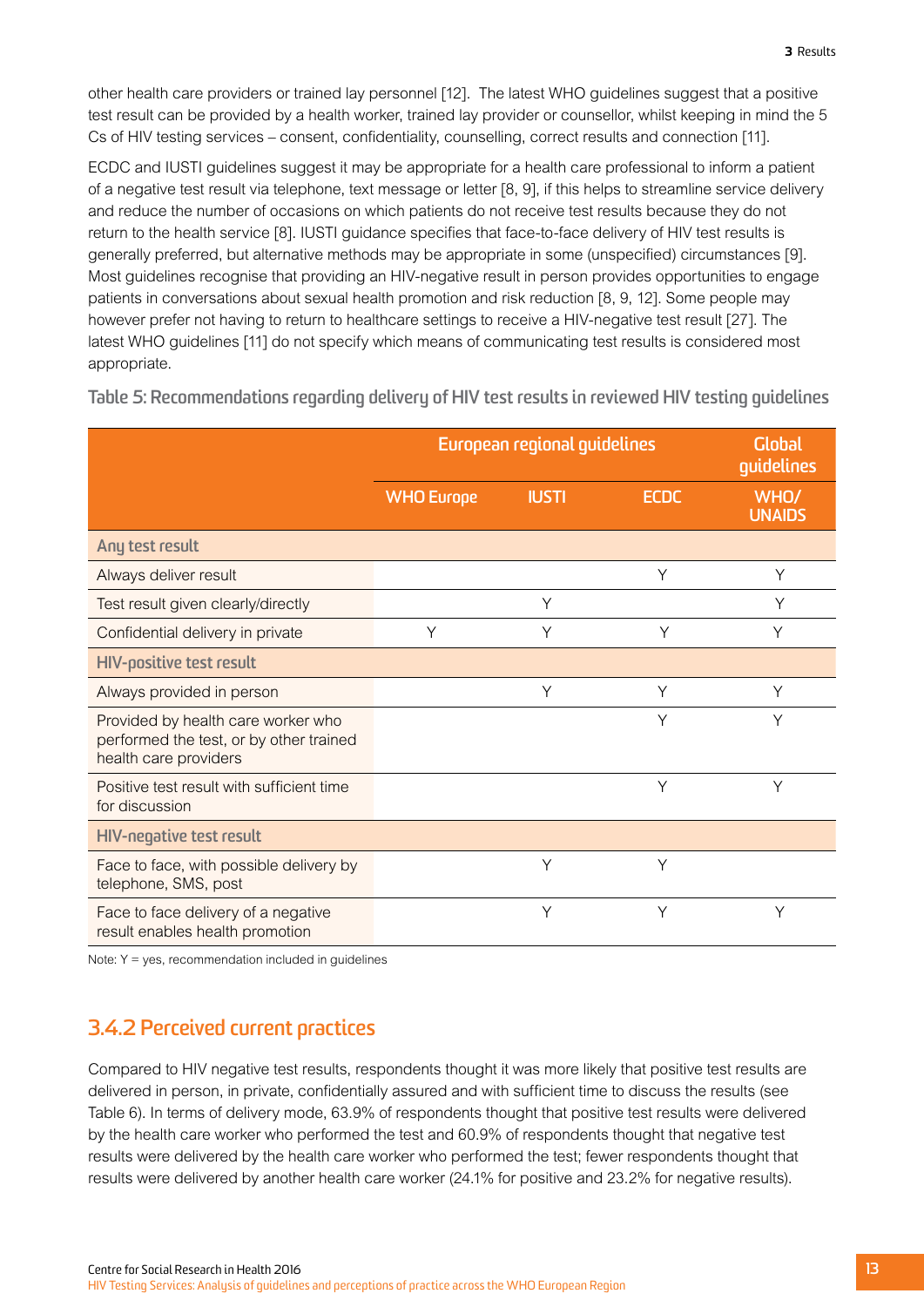Respondents thought that communication technology (e.g. telephone, text message, email or website) was used infrequently for test result delivery.

Table 6 shows sub-regional differences in respondents' perceived test result delivery practices. Most significant differences include that:

- Respondents from Western Europe and from Central Europe thought that positive (80.8% and 78.9%, respectively) and negative (79.5% and 84.0%, respectively) HIV test results were more likely to be delivered in a clear, direct manner than respondents from Eastern Europe and Central Asia (44.7% for positive and 50.0% for negative test results).
- Respondents from Western Europe (64.1%) thought that a negative test result was less likely to be delivered in person than respondents from Central Europe (86.2%) and from Eastern Europe and Central Asia (89.2%).

Sector-based comparisons show that respondents working in health services (85.9%) were more likely to think there is sufficient time to discuss a positive test result than respondents working with NGOs (65.8%).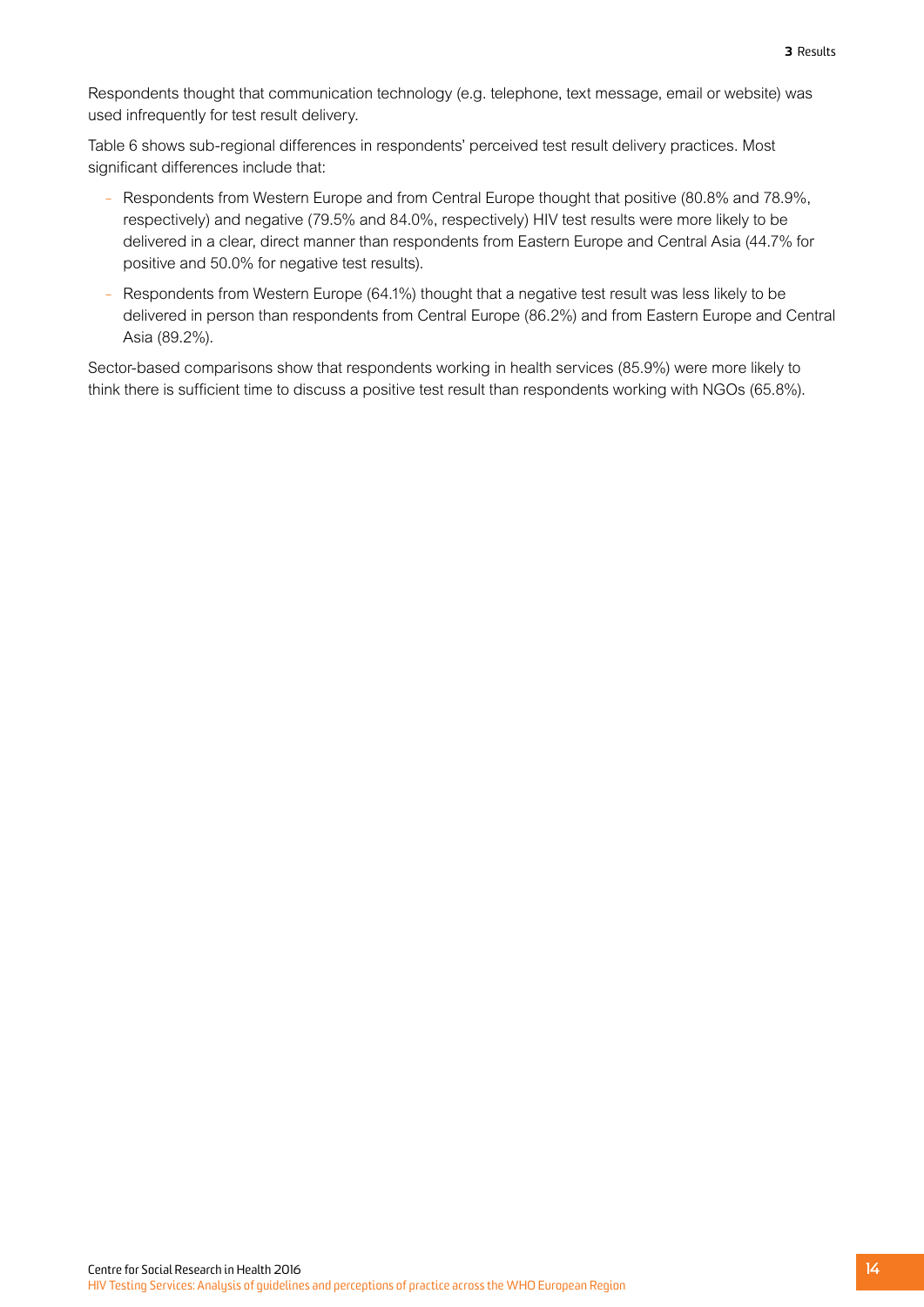<span id="page-18-0"></span>**Table 6: HIV testing professionals' perceived practices regarding delivery of positive and negative test results**

|                                                                                         |              |                          |                          | Sub-regional comparison                    |                       | Sector comparison |            |                          |
|-----------------------------------------------------------------------------------------|--------------|--------------------------|--------------------------|--------------------------------------------|-----------------------|-------------------|------------|--------------------------|
|                                                                                         | <b>Total</b> | Western<br><b>Europe</b> | Central<br><b>Europe</b> | Eastern<br>Europe &<br><b>Central Asia</b> | Significance<br>level | <b>Health</b>     | <b>NGO</b> | Significance<br>level    |
| <b>Positive HIV test results</b>                                                        |              |                          |                          |                                            |                       |                   |            |                          |
| A positive test result is delivered in person                                           | 91.2         | 89.7                     | 89.5                     | 94.7                                       | $\sim$                | 92.9              | 89.5       | $\overline{\phantom{0}}$ |
| A positive test result is delivered in private                                          | 90.4         | 87.2                     | 87.4                     | 97.4                                       | $\star$               | 90.6              | 92.1       |                          |
| Confidentiality of the test and the result is<br>assured                                | 87.1         | 85.9                     | 87.4                     | 88.2                                       |                       | 90.6              | 84.2       |                          |
| There is sufficient time to discuss a positive<br>test result                           | 73.1         | 66.7                     | 80.0                     | 71.1                                       |                       | 85.9              | 65.8       | $***$                    |
| A positive test result is delivered in a clear,<br>direct manner                        | 69.1         | 80.8                     | 78.9                     | 44.7                                       | $***$                 | 76.5              | 64.0       | #                        |
| A positive test result is delivered by the<br>health care worker who performed the test | 63.9         | 53.8                     | 69.5                     | 67.1                                       | $\#$                  | 64.7              | 64.9       |                          |
| A positive test result is delivered by another<br>health care professional              | 24.1         | 21.8                     | 25.3                     | 25.0                                       |                       | 24.7              | 23.7       |                          |
| Positive test results can be delivered by<br>telephone                                  | 3.2          | 3.8                      | 4.2                      | 1.3                                        |                       | 2.4               | 2.6        |                          |
| Positive test results can be delivered by text<br>message                               | 0.4          | 0.0                      | 1.1                      | 0.0                                        |                       | 1.2               | 0.0        |                          |
| Positive test results can be delivered by<br>letter                                     | 2.0          | 0.0                      | 5.3                      | 0.0                                        | $\star$               | 2.4               | 1.8        | L.                       |
| Positive test results can be delivered by<br>email                                      | 0.4          | 0.0                      | 1.1                      | 0.0                                        |                       | 0.0               | 0.9        |                          |
| Positive test results can be delivered via a<br>secure website                          | 0.4          | 0.0                      | 1.1                      | 0.0                                        |                       | 1.2               | 0.0        |                          |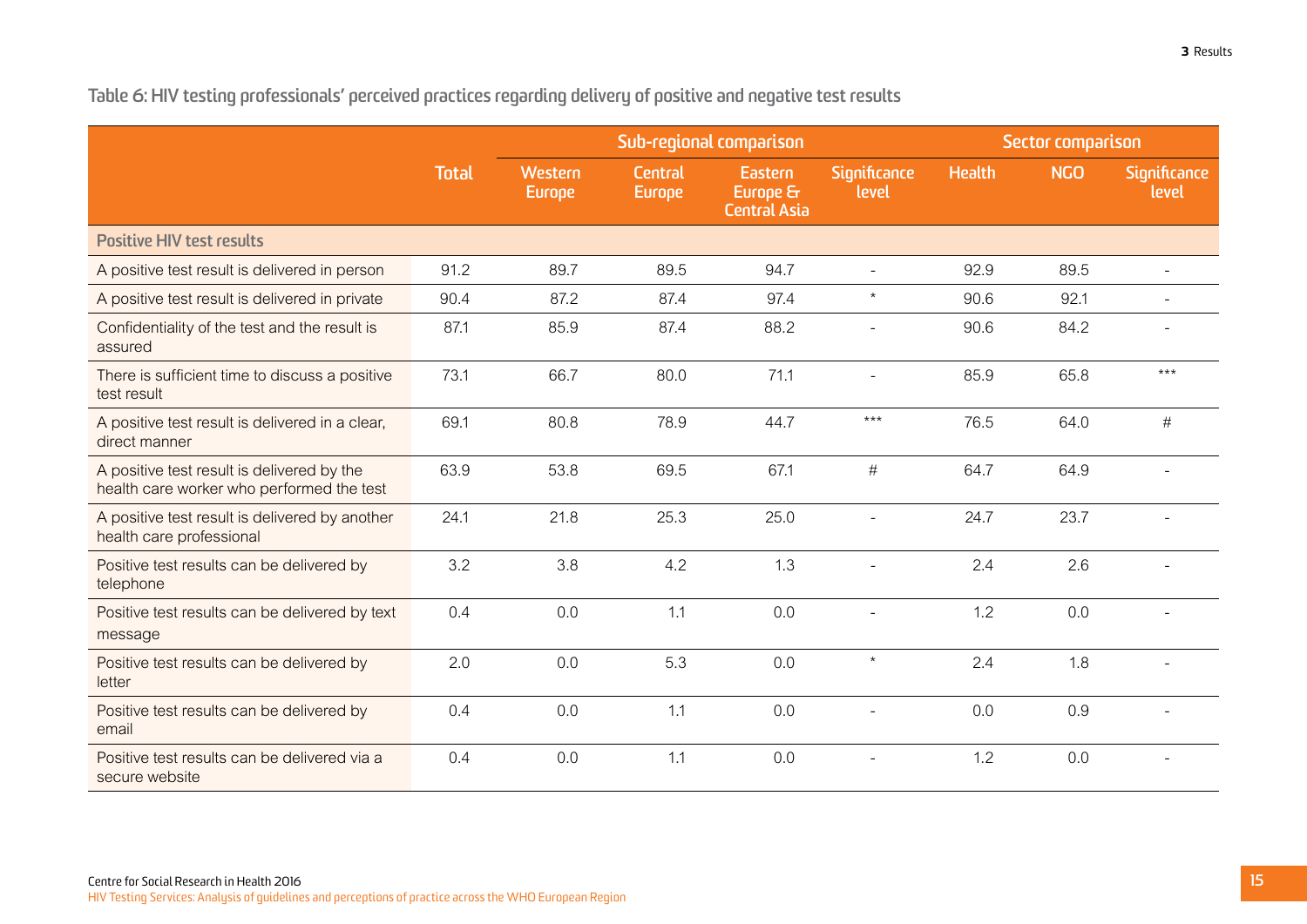|                                                                                         |              | Sub-regional comparison  |                                 |                                            |                          | Sector comparison |            |                          |
|-----------------------------------------------------------------------------------------|--------------|--------------------------|---------------------------------|--------------------------------------------|--------------------------|-------------------|------------|--------------------------|
|                                                                                         | <b>Total</b> | Western<br><b>Europe</b> | <b>Central</b><br><b>Europe</b> | Eastern<br>Europe &<br><b>Central Asia</b> | Significance<br>level    | <b>Health</b>     | <b>NGO</b> | Significance<br>level    |
| <b>Negative HIV test results</b>                                                        |              |                          |                                 |                                            |                          |                   |            |                          |
| Confidentiality of the test and the result is<br>assured                                | 82.5         | 80.8                     | 86.2                            | 79.7                                       | $\overline{\phantom{a}}$ | 85.9              | 81.1       |                          |
| A negative test result is delivered in private                                          | 80.9         | 78.2                     | 80.9                            | 83.8                                       |                          | 80.0              | 83.8       |                          |
| A negative test result is delivered in person                                           | 80.1         | 64.1                     | 86.2                            | 89.2                                       | $***$                    | 78.8              | 82.9       |                          |
| A negative test result is delivered in a clear,<br>direct manner                        | 72.4         | 79.5                     | 84.0                            | 50.0                                       | $***$                    | 72.9              | 71.2       |                          |
| A negative test result is delivered by the<br>health care worker who performed the test | 60.9         | 46.2                     | 71.3                            | 63.5                                       | $^{\star\star}$          | 58.8              | 65.8       |                          |
| There is sufficient time to discuss a negative<br>test result                           | 54.1         | 46.2                     | 62.8                            | 51.4                                       | #                        | 58.8              | 48.6       |                          |
| A negative test result is delivered by another<br>health care professional              | 23.2         | 19.2                     | 24.5                            | 25.7                                       |                          | 17.6              | 27.9       | $\#$                     |
| Negative test results can be delivered by<br>telephone                                  | 8.5          | 15.4                     | 4.3                             | 6.8                                        | $\star$                  | 9.4               | 7.2        |                          |
| Negative test results can be delivered by<br>text message                               | 4.5          | 10.3                     | 2.1                             | 1.4                                        | $\star$                  | 5.9               | 3.6        |                          |
| Negative test results can be delivered by<br>letter                                     | 4.5          | 5.1                      | 4.3                             | 4.1                                        |                          | 7.1               | 3.6        | $\overline{\phantom{a}}$ |
| Negative test results can be delivered by<br>email                                      | 2.0          | 1.3                      | 3.2                             | 1.4                                        |                          | 2.4               | 2.7        |                          |
| Negative test results can be delivered via a<br>secure website                          | 2.0          | 5.1                      | 1.1                             | 0.0                                        | $\#$                     | 0.0               | 1.8        |                          |

Note:  $\# = p < 0.10$ ,  $* = p < 0.05$ ,  $* = p < 0.01$ ,  $* = p < 0.001$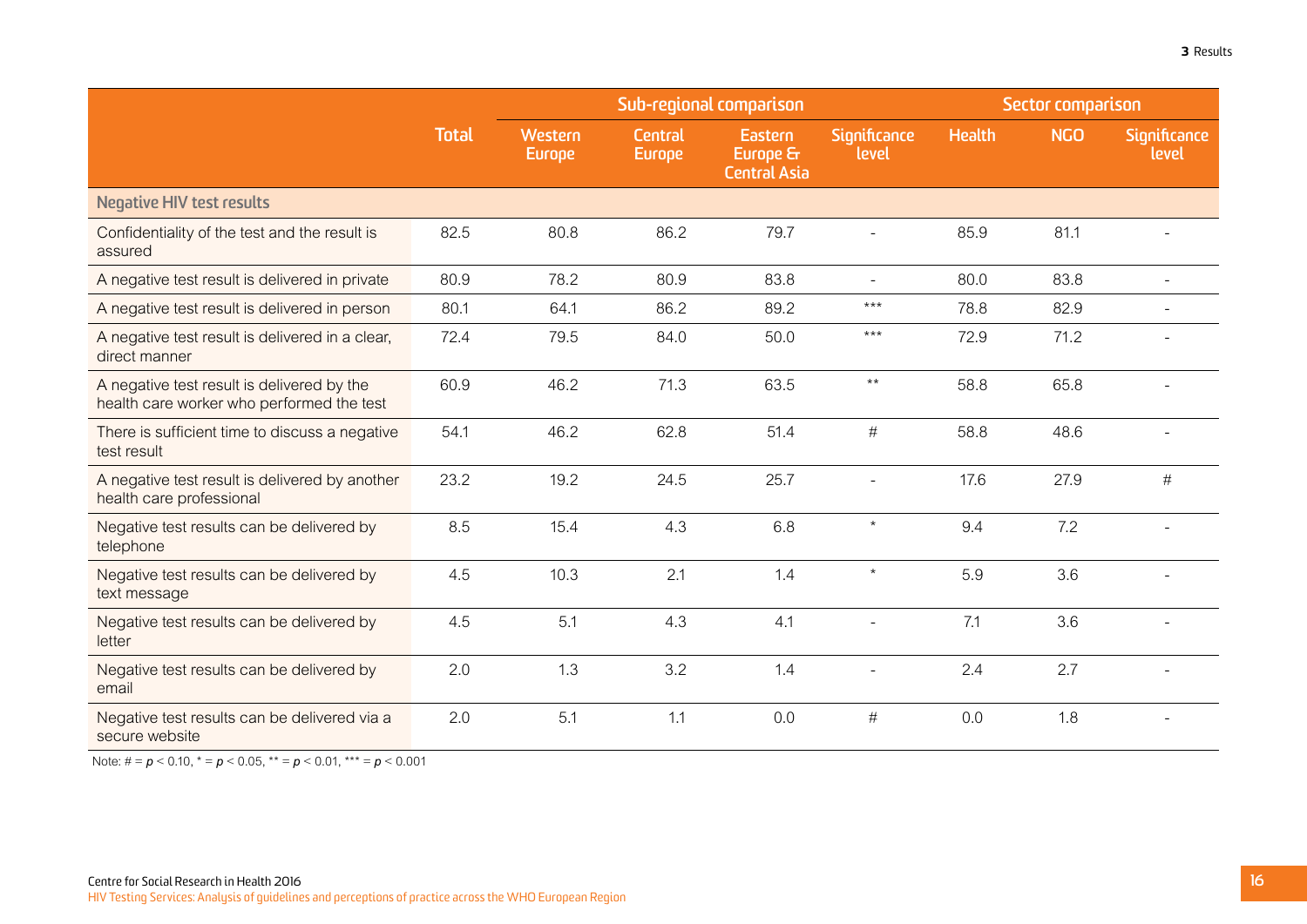## <span id="page-20-0"></span>**3.5 Post-test discussion**

### **3.5.1 Recommendations in current guidelines**

Guidelines concur that, during post-test discussion after a positive HIV-test result, patients should be provided with information about the follow-up treatment services available in the health facility and at other services in the community, and an appointment should be made for immediate referral to specialist services. The latest WHO guidelines recommend making an 'active referral' for a specific data and time, whereby an appointment is made for the client or the client is accompanied to an appointment, including appointments at co-located services and regarding enrolment into HIV clinical care [11]. Guidelines also recommend that a patient receiving an HIV-positive test result should be assisted with determining which friends or family may be available to offer support, and the health professional should provide information about transmission prevention and discuss possible disclosure of the test result [9-11]. Whereas the latest WHO guidelines [11] advise that post-test discussion after an HIV-positive test result should be provided by a health worker or a trained lay provider/counsellor at the time of test result delivery, ECDC guidelines recommend that this be done by a specialist HIV team after referral [8].

Table 7 shows the various recommendations regarding what should be covered in post-test discussion for positive and negative test results in the guidelines reviewed. The latest WHO [11] guidelines for HIV testing services recommend that individuals who test HIV-negative should receive 'brief health information' about their test results and note the absence of reported research demonstrating the benefits of extensive post-test counselling. These guidelines pragmatically recommend that post-test discussion for those who test HIVnegative should include: an explanation of the test result and HIV status; education on methods to prevent HIV acquisition, and provision of male or female condoms, lubricant and guidance on their use; addressing the importance of knowing the status of sexual partner(s) and providing information about the availability of partner and couples testing; referral and linkage to relevant HIV prevention services; a recommendation of retesting based on the client's level of recent exposure and/or ongoing risk of exposure; and an opportunity for the client to ask questions and request counselling.

|                                                                                                    |                   | European regional guidelines |             |                       |  |  |
|----------------------------------------------------------------------------------------------------|-------------------|------------------------------|-------------|-----------------------|--|--|
|                                                                                                    | <b>WHO Europe</b> | <b>IUSTI</b>                 | <b>ECDC</b> | WHO/<br><b>UNAIDS</b> |  |  |
| <b>HIV-positive test result</b>                                                                    |                   |                              |             |                       |  |  |
| Ensure patient understands the result                                                              |                   | Υ                            |             | Υ                     |  |  |
| Arrange second blood sample and<br>repeat test                                                     |                   | Y                            |             |                       |  |  |
| Allow patient time to ask questions                                                                |                   |                              |             | Y                     |  |  |
| Discuss next steps and clarify whether<br>the client wants to talk further at this<br>stage or not |                   | Y                            |             |                       |  |  |
| Help patient cope with emotions<br>arising from the test result                                    |                   | Y                            |             | Υ                     |  |  |
| Schedule new consultation in the near<br>future (e.g. next day)                                    |                   | Y                            |             |                       |  |  |
| Assess need for psychological support<br>and contact with other services                           |                   | Υ                            |             |                       |  |  |

**Table 7: Recommendations regarding post-test discussion in reviewed HIV testing guidelines**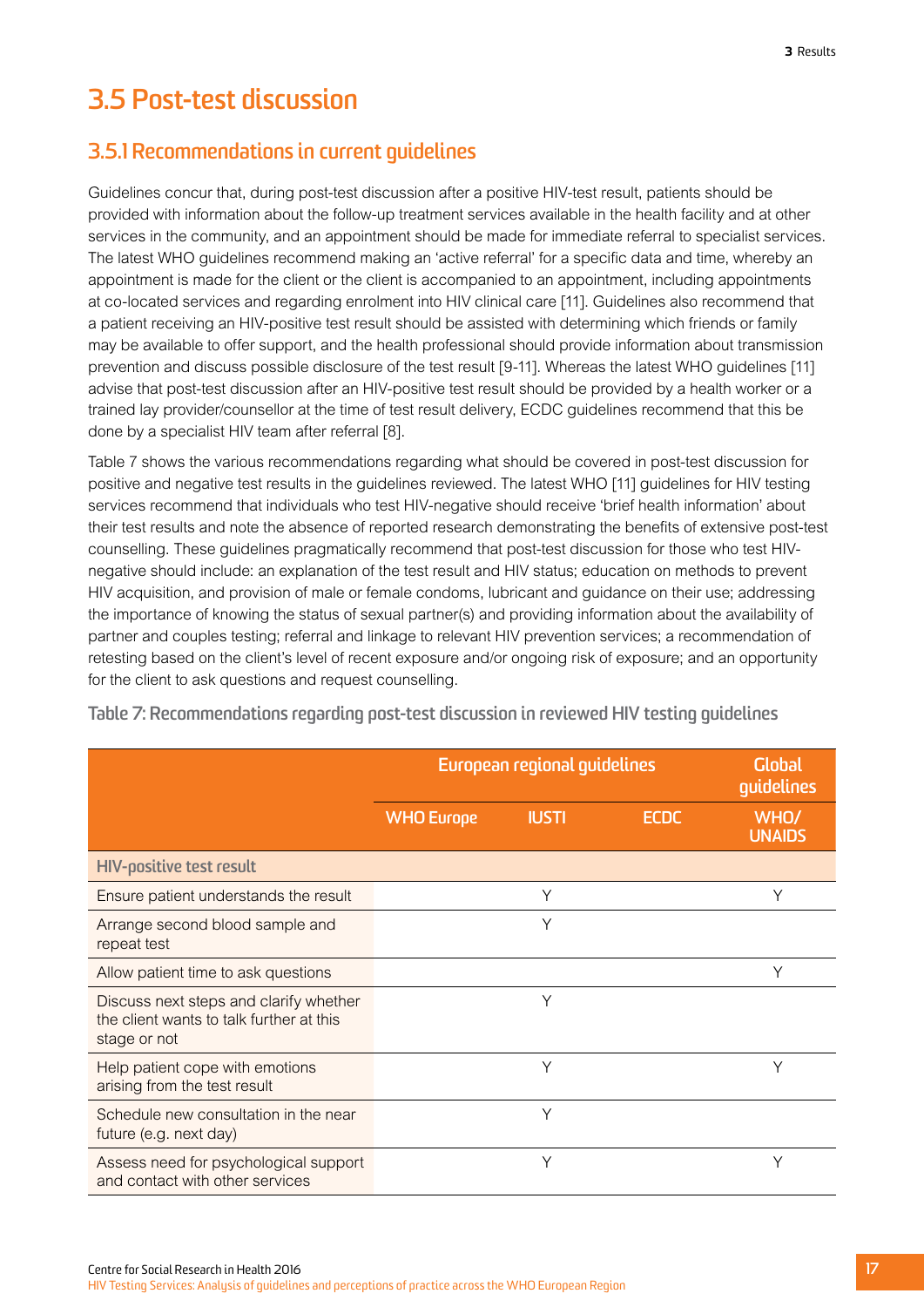|                                                                                                                                 |                   | European regional guidelines |             | <b>Global</b><br>guidelines |  |
|---------------------------------------------------------------------------------------------------------------------------------|-------------------|------------------------------|-------------|-----------------------------|--|
|                                                                                                                                 | <b>WHO Europe</b> | <b>IUSTI</b>                 | <b>ECDC</b> | WHO/<br><b>UNAIDS</b>       |  |
| Discuss any immediate concerns                                                                                                  |                   |                              |             | Y                           |  |
| Help patient determine who in social<br>networks may be available and<br>acceptable to offer support                            |                   | Y                            | Y           | Υ                           |  |
| Describe follow up services available<br>in health facility and community (e.g.<br>treatment)                                   | Y                 | Y                            | Y           | Υ                           |  |
| Make appointment for immediate<br>referral to specialist services                                                               | Y                 | Y                            | Y           | Y                           |  |
| Provide information about transmission<br>prevention (e.g. safe sex, use of<br>condoms, not sharing needles)                    |                   | Y                            | Y           | Y                           |  |
| Discuss possible disclosure of result<br>and contact tracing (including partner<br>notification)                                |                   | Y                            | Y           | Y                           |  |
| Provide information on other<br>preventative measures (e.g. nutrition,<br>co-trimoxazole)                                       |                   |                              |             | Y                           |  |
| Encourage/offer referral for testing<br>and counselling of partners/children if<br>needed                                       |                   | Y                            |             | Y                           |  |
| <b>HIV-negative test result</b>                                                                                                 |                   |                              |             |                             |  |
| Explanation of window period and<br>retest if recent exposure                                                                   |                   | Υ                            |             | Y                           |  |
| Provide basic advice on methods<br>of risk reduction/prevention of HIV<br>transmission                                          |                   | Υ                            |             | Y                           |  |
| Provide information about prevention<br>services                                                                                | Υ                 |                              |             | Υ                           |  |
| Encourage safe sex/behaviour change<br>(high risk)                                                                              |                   | Y                            |             | Y                           |  |
| Post-exposure prophylaxis if<br>appropriate                                                                                     |                   |                              |             | Y                           |  |
| Referral to harm reduction/ prevention<br>services                                                                              |                   | Υ                            |             | Y                           |  |
| Jointly assess with patient if needs<br>referral to more extensive post-test<br>counselling or additional prevention<br>support |                   |                              |             | Υ                           |  |

Note: Y = yes, recommendation included in guidelines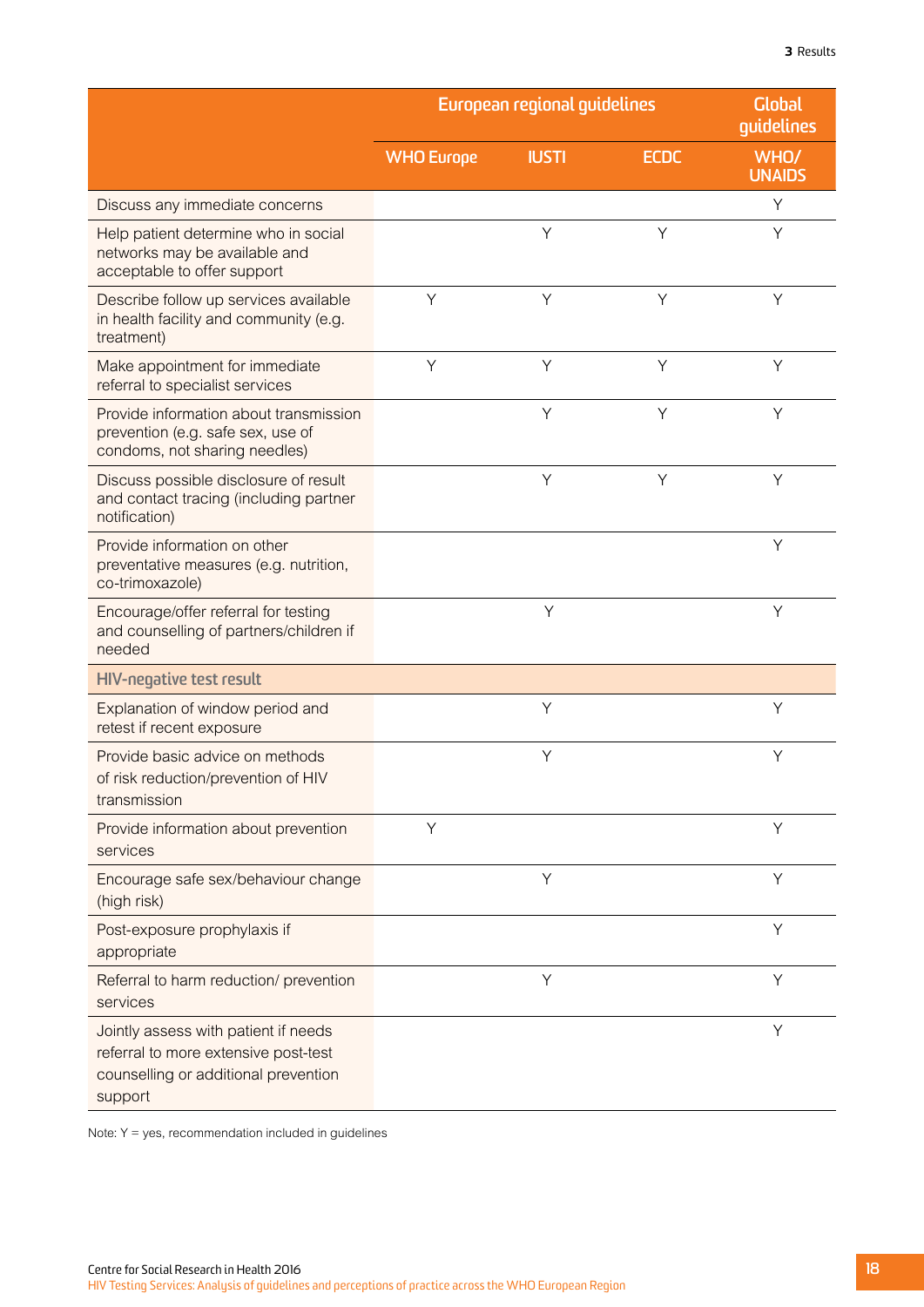## **3.5.2 Perceived current practices**

Most respondents thought that post-test discussion for positive (78.8%) and negative (83.2%) results was provided by the health care provider who performed the test. Fewer respondents thought that post-test discussion was provided by another HIV health care provider and/or counsellor at the service where the test was done (48.5% for positive results; 49.1% for negative results), or an HIV health care provider and/ or counsellor at specialist service the person is referred to (40.7% for positive results; 23.3% for negative results). The majority of respondents thought that post-test discussion was provided to HIV-positive and HIVnegative patients on a face-to-face basis (97.1% and 95.3% respectively).

Most significant sub-regional differences in perceived practices regarding delivery of post-test discussion included:

- More respondents from Central Europe (98.9%) and from Eastern and Central Asia (98.6%) thought that post-test discussion after a negative test result was delivered on a face-to-face basis than respondents from Western Europe (87.5%);
- More respondents from Western Europe (37.5%) thought that post-test information after a negative result was delivered via telephone than respondents from Central Europe (17.8%) and from Eastern and Central Asia (18.6%);
- Relatedly, more respondents from Western Europe (12.5%) thought that post-test information after a negative result was delivered via text message than respondents from Central Europe (1.1%) or from Eastern Europe and Central Asia (0.0%), although the number of responses was much lower; similar differences were found for delivery of post-test information via the internet (Western Europe: 22.2%, Central Europe: 4.4%, Eastern Europe and Central Asia: 2.9%).

Respondents' perceptions regarding the different components of post-test discussion for people receiving positive and negative HIV test results are shown in Table 8. Sub-regional and sector-based differences relating to the components of post-test information and/or counselling are limited.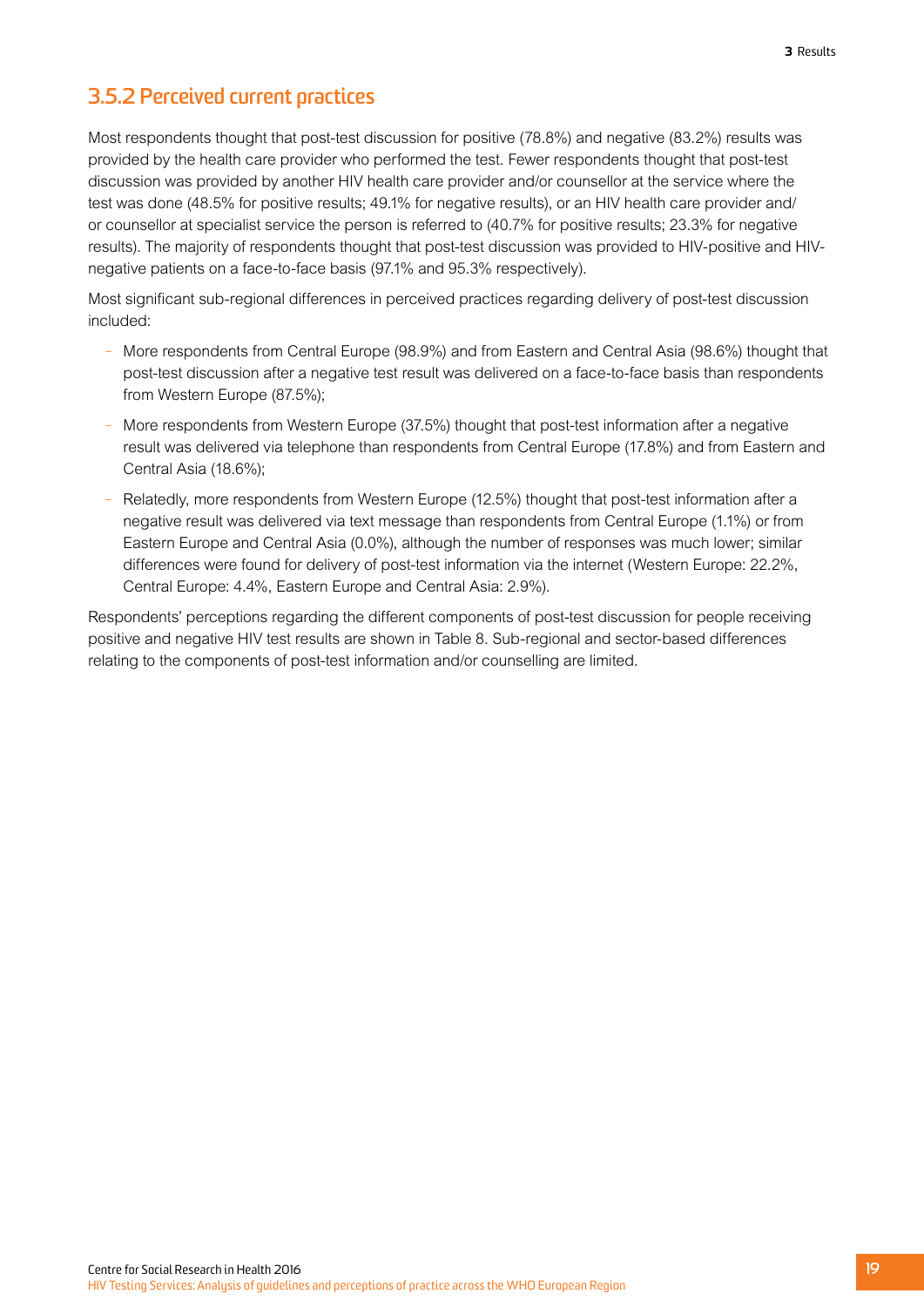<span id="page-23-0"></span>**Table 8: HIV testing professionals' perceived practices regarding components of post-test discussion**

|                                                                                                                                    |              | Sub-regional comparison  |                                 |                                            | Sector comparison        |               |            |                       |
|------------------------------------------------------------------------------------------------------------------------------------|--------------|--------------------------|---------------------------------|--------------------------------------------|--------------------------|---------------|------------|-----------------------|
|                                                                                                                                    | <b>Total</b> | Western<br><b>Europe</b> | <b>Central</b><br><b>Europe</b> | Eastern<br>Europe &<br><b>Central Asia</b> | Significance<br>level    | <b>Health</b> | <b>NGO</b> | Significance<br>level |
| <b>HIV positive test result</b>                                                                                                    |              |                          |                                 |                                            |                          |               |            |                       |
| Assistance with referral to specialist HIV<br>services                                                                             | 89.2         | 88.0                     | 89.1                            | 90.5                                       |                          | 94.0          | 87.2       |                       |
| Assurance that the person understands the<br>test result                                                                           | 88.4         | 85.3                     | 90.2                            | 89.2                                       |                          | 92.9          | 86.2       |                       |
| Information about prevention of HIV<br>transmission                                                                                | 88.0         | 77.3                     | 91.3                            | 94.6                                       | $***$                    | 91.7          | 88.1       |                       |
| Making arrangements for a second blood<br>sample and a repeat test, as required                                                    | 86.3         | 80.0                     | 89.1                            | 89.2                                       |                          | 88.1          | 84.4       |                       |
| Discussion of any immediate concerns<br>about the test result                                                                      | 85.1         | 81.3                     | 85.9                            | 87.8                                       |                          | 88.1          | 79.8       |                       |
| Discussion of possible disclosure of results<br>to sex partners, partner referral and contact<br>tracing                           | 85.1         | 77.3                     | 85.9                            | 91.9                                       | $\star$                  | 90.5          | 81.7       | #                     |
| Opportunity for the person to ask questions                                                                                        | 84.6         | 84.0                     | 84.8                            | 85.1                                       | $\overline{\phantom{a}}$ | 90.5          | 80.7       | $\#$                  |
| Offer of testing and counselling of partner(s)<br>and/or children                                                                  | 79.7         | 66.7                     | 84.8                            | 86.5                                       | $^{\star\star}$          | 86.9          | 75.2       | $\star$               |
| Information about services available in the<br>facility were testing was undertaken, and in<br>other health and community settings | 78.0         | 73.3                     | 76.1                            | 85.1                                       |                          | 84.5          | 75.2       |                       |
| Assessing the need for psychological<br>support                                                                                    | 76.8         | 76.0                     | 73.9                            | 81.1                                       |                          | 82.1          | 71.6       | #                     |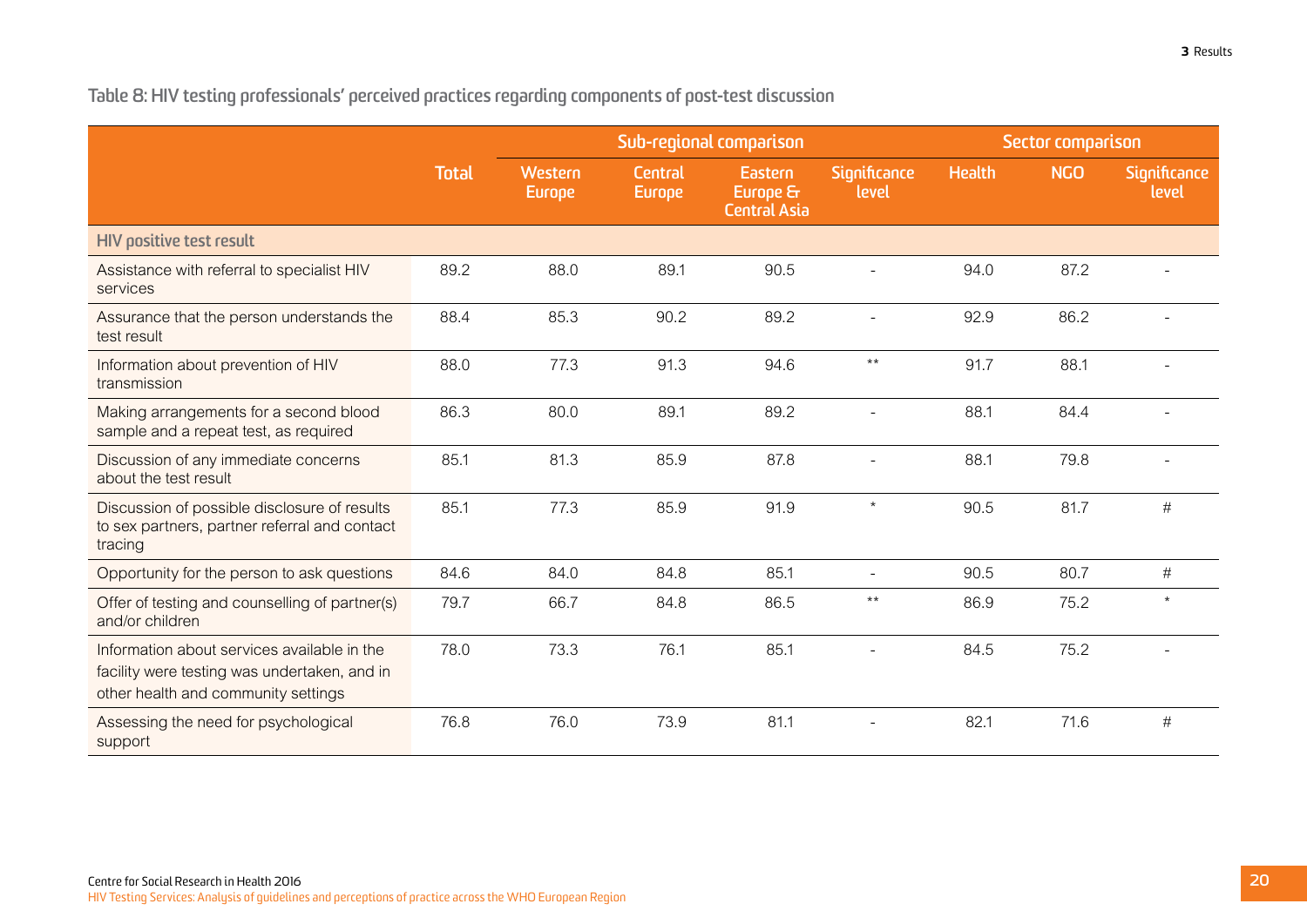|                                                                                                                |              | Sub-regional comparison  |                                 |                                            | Sector comparison     |               |            |                              |
|----------------------------------------------------------------------------------------------------------------|--------------|--------------------------|---------------------------------|--------------------------------------------|-----------------------|---------------|------------|------------------------------|
|                                                                                                                | <b>Total</b> | Western<br><b>Europe</b> | <b>Central</b><br><b>Europe</b> | Eastern<br>Europe &<br><b>Central Asia</b> | Significance<br>level | <b>Health</b> | <b>NGO</b> | <b>Significance</b><br>level |
| Assistance with referral to HIV support<br>services                                                            | 75.9         | 74.7                     | 75.0                            | 78.4                                       |                       | 82.1          | 70.6       | $\#$                         |
| Assistance in determining availability of<br>social support                                                    | 66.0         | 62.7                     | 62.0                            | 74.3                                       |                       | 73.8          | 65.1       |                              |
| HIV negative test result                                                                                       |              |                          |                                 |                                            |                       |               |            |                              |
| Explanation of the window period for HIV<br>testing and the need for retesting if recently<br>exposed          | 90.1         | 84.7                     | 92.2                            | 93.0                                       |                       | 92.8          | 89.3       |                              |
| Provision of basic advice on prevention of<br>HIV transmission                                                 | 85.0         | 75.0                     | 87.8                            | 91.5                                       | $\star$               | 88.0          | 86.4       |                              |
| Encouragement of safe practices and<br>behaviour change                                                        | 79.0         | 76.4                     | 84.4                            | 74.6                                       |                       | 81.9          | 80.6       |                              |
| Referral to harm reduction and/or other<br>prevention services, if appropriate                                 | 64.4         | 59.7                     | 70.0                            | 62.0                                       |                       | 62.7          | 68.9       |                              |
| Provision of, or referral for, post-exposure<br>prophylaxis, if appropriate                                    | 57.9         | 54.2                     | 53.3                            | 67.6                                       |                       | 71.1          | 52.4       | $***$                        |
| Provision of, or referral for, comprehensive<br>STI screening                                                  | 56.2         | 59.7                     | 57.8                            | 50.7                                       |                       | 63.9          | 53.4       |                              |
| Assessment of client's needs for referral<br>to more extensive post-test counselling or<br>prevention services | 45.9         | 48.6                     | 42.2                            | 47.9                                       |                       | 55.4          | 43.7       |                              |

Note: # = *p* < 0.10, \* = *p* < 0.05, \*\* = *p* < 0.01, \*\*\* = *p* < 0.001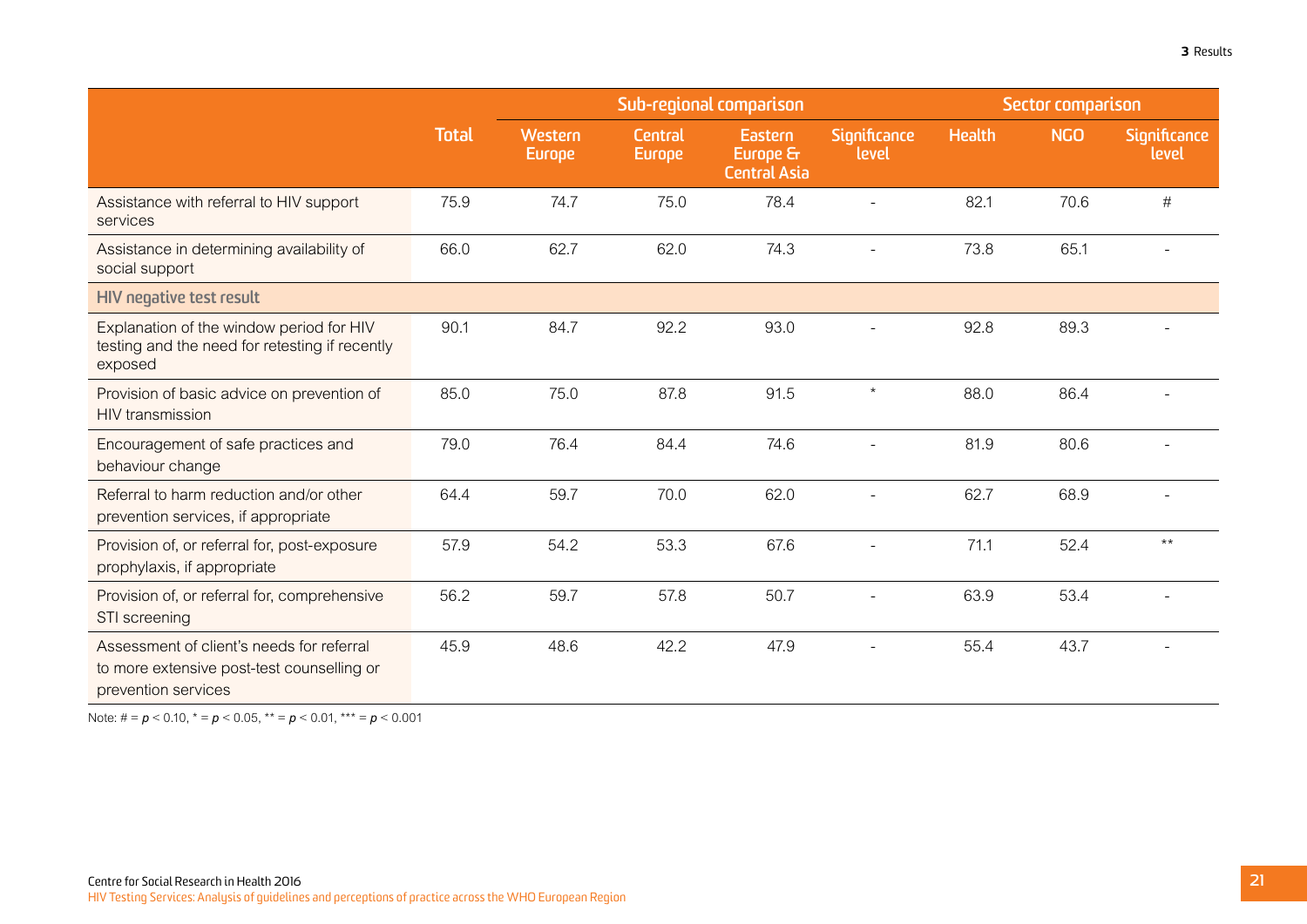# <span id="page-25-0"></span>**3.6 Referral to specialist HIV services**

### **3.6.1 Recommendations in current guidelines**

A referral pathway has been defined as "a series of steps designed to ensure referral of patients to appropriate services [...] developed by establishing relationships between sexual health services and relevant healthcare agencies and involves a shared understanding and agreed ways of working together to better address the sexual health needs of a defined population" (p. v) [8]. The reviewed guidelines agree that referral pathways should be in place prior to undertaking an HIV test and delivering the test result [15]. Recommendations regarding which referral services should be made available for someone receiving a positive HIV test result across guidance documents are summarized in Table 9.

**Table 9: Recommendations regarding referral to specialist services for patients receiving a positive test result in reviewed HIV testing guidelines**

|                                                                                        | European regional guidelines | <b>Global</b><br>guidelines |             |                       |
|----------------------------------------------------------------------------------------|------------------------------|-----------------------------|-------------|-----------------------|
|                                                                                        | <b>WHO Europe</b>            | <b>IUSTI</b>                | <b>ECDC</b> | WHO/<br><b>UNAIDS</b> |
| <b>Treatment services</b>                                                              |                              |                             |             |                       |
| Antiretroviral therapy                                                                 | Y                            | Y                           | Y           | Y                     |
| Periodic clinical assessment/staging                                                   |                              | Υ                           |             | Y                     |
| Management and treatment of<br>opportunistic infections                                |                              |                             |             | Y                     |
| Co-trimoxazale prophylaxis                                                             |                              |                             |             | Y                     |
| TB screening and treatment                                                             |                              |                             |             | Y                     |
| STI case management/treatment                                                          |                              | Υ                           |             | Y                     |
| Psychosocial support services                                                          | Y                            | Y                           | Y           | Y                     |
| <b>Prevention services</b>                                                             |                              |                             |             |                       |
| Risk reduction counselling                                                             | Y                            | Y                           | Y           | Y                     |
| Voluntary disclosure, partner<br>notification, partner referral and<br>contact tracing | Υ                            | Y                           | Y           | Υ                     |
| Sexual/reproductive health services                                                    | Y                            |                             | Y           | Y                     |
| Conception counselling for<br>serodiscordant couples                                   |                              |                             |             | Y                     |
| ART for prevention in serodiscordant<br>couples                                        |                              |                             |             | Y                     |
| Drug treatment access sterile needles,<br>opioid substitution therapy                  |                              | Y                           | Y           | Y                     |

Note: Y = yes, recommendation included in guidelines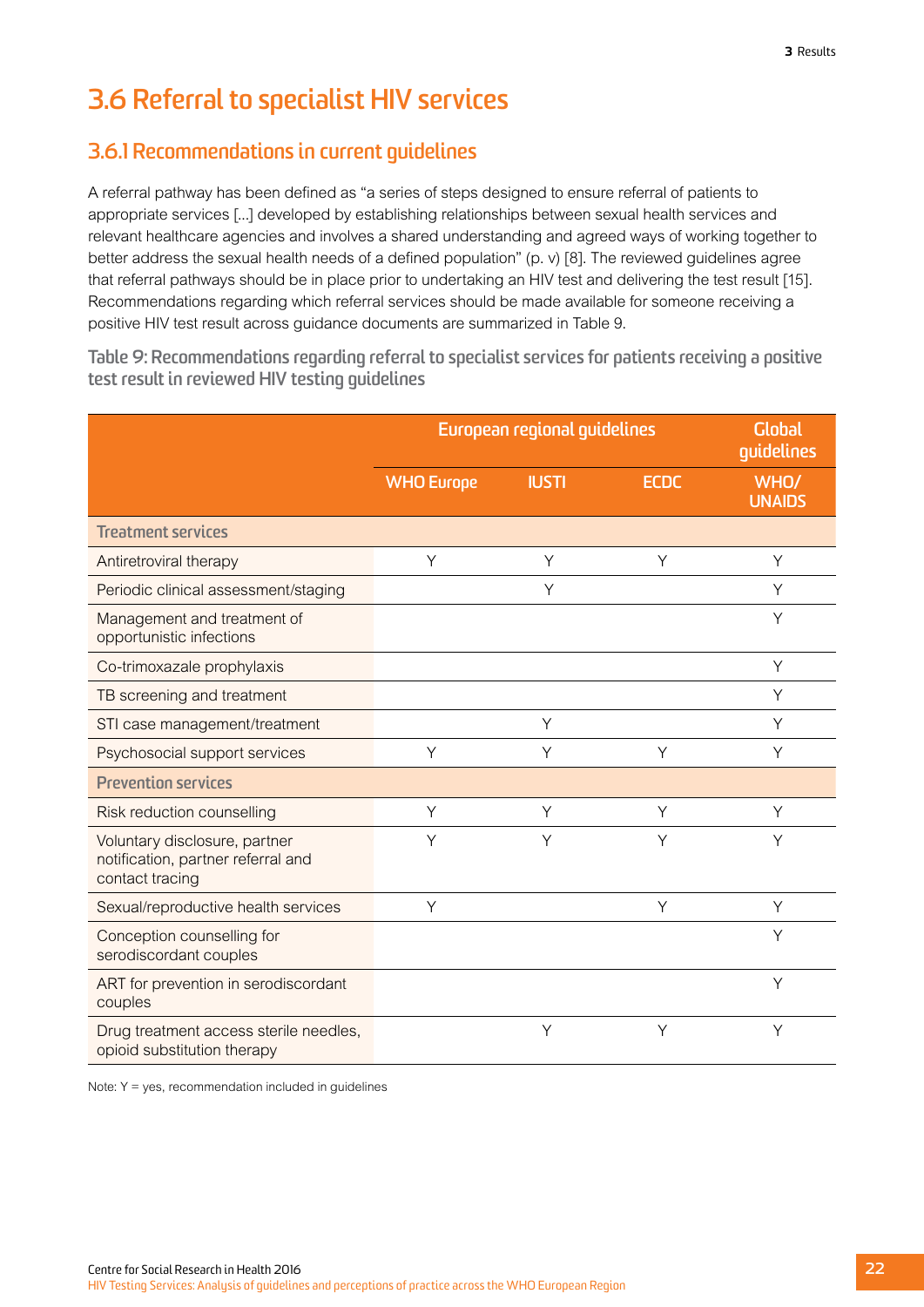<span id="page-26-0"></span>Recommendations for referral services for someone receiving a negative HIV test result in HIV testing were generally lacking from HIV testing guidelines. This gap has been addressed in the latest WHO [11] guidelines that champion 'connection', encompassing linkage to prevention, treatment and care services after an HIV test, as one of five principles underlying the recommendations. These latest WHO guidelines provide clear recommendations regarding services that should be included as part of the referral process after both a positive and negative HIV test result, as shown in Table 10.

|                                                       | <b>HIV-positive</b>                                                                                                                                                                           | <b>HIV-negative</b>                                                                                          |  |  |  |  |
|-------------------------------------------------------|-----------------------------------------------------------------------------------------------------------------------------------------------------------------------------------------------|--------------------------------------------------------------------------------------------------------------|--|--|--|--|
| <b>Treatment</b>                                      | Antiretroviral therapy                                                                                                                                                                        |                                                                                                              |  |  |  |  |
| <b>Prevention</b>                                     | Male and female condoms and condom-compatible lubricant                                                                                                                                       |                                                                                                              |  |  |  |  |
|                                                       | PrEP for people at substantial ongoing<br>risk of HIV-infection                                                                                                                               |                                                                                                              |  |  |  |  |
|                                                       | PEP following suspected exposure                                                                                                                                                              |                                                                                                              |  |  |  |  |
|                                                       |                                                                                                                                                                                               | VMMC (in 14 priority countries)                                                                              |  |  |  |  |
|                                                       | Harm reduction for people who use drugs (needle and syringe<br>programmes, OST, other drug dependence treatment and opioid<br>overdose prevention and management)                             |                                                                                                              |  |  |  |  |
|                                                       |                                                                                                                                                                                               | Behavioural interventions to support risk reduction, particularly for<br>people with HIV and key populations |  |  |  |  |
| Sexual and reproductive health                        |                                                                                                                                                                                               | Contraception                                                                                                |  |  |  |  |
|                                                       |                                                                                                                                                                                               | Brief sexuality counselling                                                                                  |  |  |  |  |
|                                                       | <b>PMTCT</b>                                                                                                                                                                                  |                                                                                                              |  |  |  |  |
|                                                       | Cervical cancer screening                                                                                                                                                                     |                                                                                                              |  |  |  |  |
|                                                       | Anal cancer screening (for men who have sex with men)                                                                                                                                         |                                                                                                              |  |  |  |  |
|                                                       | STI screening                                                                                                                                                                                 | STI screening for those with ongoing<br>risk, including key populations                                      |  |  |  |  |
| <b>HIV testing for partners and</b><br>family members | For all partners and family<br>members (includes partner<br>notification and index case<br>testing)                                                                                           | For partners of people from key<br>populations, where appropriate                                            |  |  |  |  |
| <b>Retesting and confirmatory</b><br>testing          | Retest before ART initiation<br>and when linked to care<br>from community-based<br>testing                                                                                                    | Retest at least every 12 months if at<br>high ongoing risk, particularly key<br>populations                  |  |  |  |  |
| <b>Other clinical services</b>                        | Assessment and provision of vaccinations, such as HBV for key<br>populations, pregnant women and infants, tetanus vaccination for<br>adolescent boys and men receiving VMMC where appropriate |                                                                                                              |  |  |  |  |
|                                                       | HBV and HCV testing and<br>treatment                                                                                                                                                          | HBV and HCV testing particularly<br>for key populations, according to<br>epidemiology, and treatment         |  |  |  |  |
|                                                       | Co-trimoxazole prophylaxis                                                                                                                                                                    |                                                                                                              |  |  |  |  |
|                                                       | Intensified TB case finding and linkage to TB treatment                                                                                                                                       |                                                                                                              |  |  |  |  |

**Table 10: WHO recommended HIV care and prevention services by HIV test result**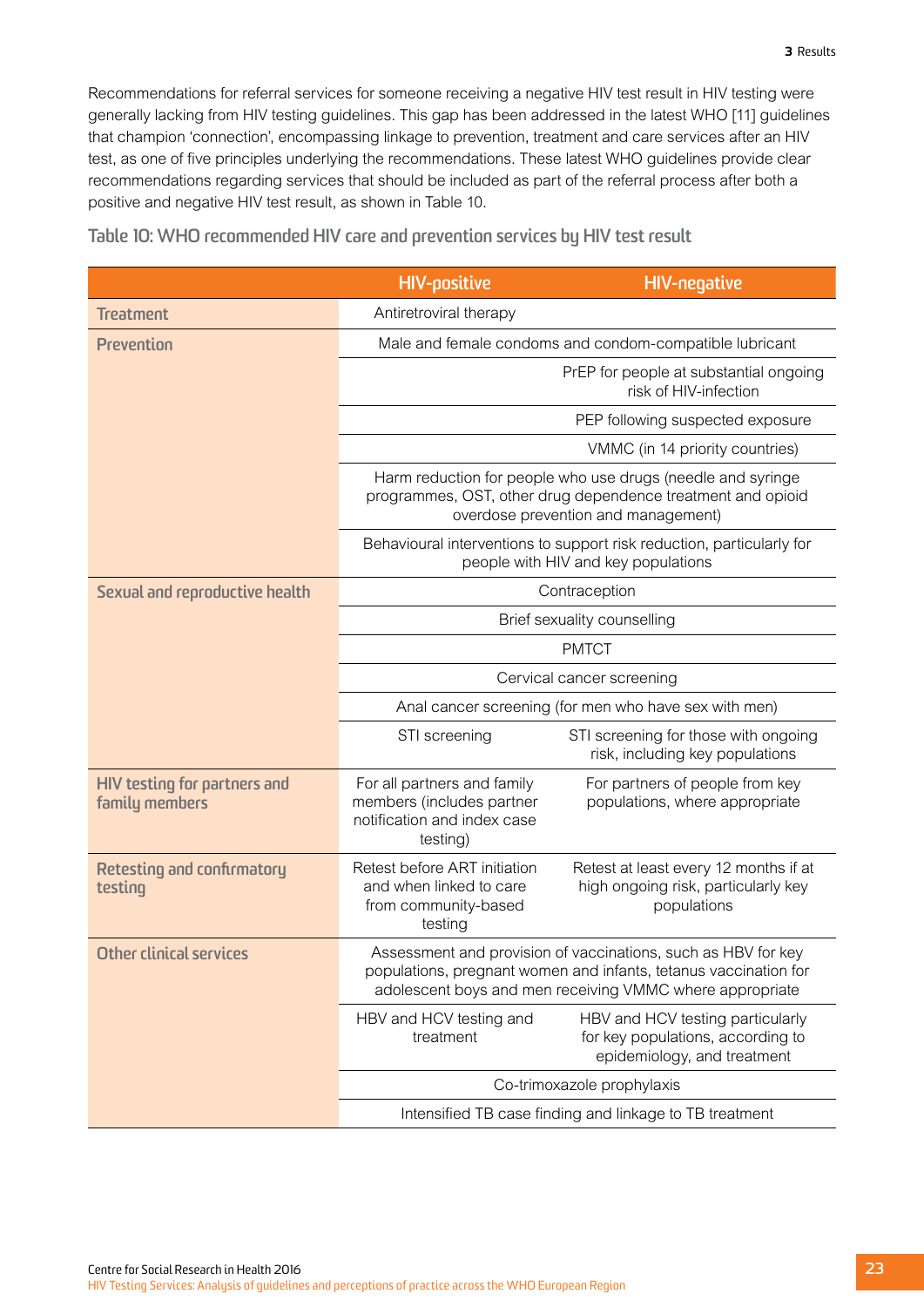|                                 | <b>HIV-positive</b>                                                                 | <b>HIV-negative</b>    |  |  |
|---------------------------------|-------------------------------------------------------------------------------------|------------------------|--|--|
| Other clinical services (cont.) | Provision of isoniazid<br>preventive therapy if person<br>does not have TB          |                        |  |  |
|                                 | Malaria prevention (such as bed nets and prophylaxis), depending on<br>epidemiology |                        |  |  |
| Other support services          |                                                                                     | Mental health services |  |  |
|                                 | Psychosocial counselling,<br>support and treatment<br>adherence counselling         |                        |  |  |
|                                 | Support for disclosure and<br>partner notification                                  |                        |  |  |
|                                 | Legal services                                                                      |                        |  |  |

Note: adapted from [11]

### **3.6.2 Perceived current practices**

More respondents thought there was a procedure for assistance with referral to specialist treatment, care and support services for people receiving an HIV-positive test result (86.2%) than for people receiving an HIV-negative test result (34.9%). These procedures mostly were thought to consist of the provision of contact information of specialist services (86.8% for positive and 63.8% for negative test results), as well as assistance in making an appointment at another service (72.7% for positive and 28.9% for negative test results).

Most significant sub-regional differences in perceived practices regarding referral included:

- More respondents from Eastern Europe and Central Asia (98.5%) and from Central Europe (86.7%) thought that contact information was provided for specialist services after a positive test result than respondents from Western Europe (75.0%);
- More respondents from Western Europe (81.3%) and from Central Europe (77.3%) thought that assistance was provided with making an appointment at a specialist service after a positive test result than respondents from Eastern Europe and Central Asia (59.1%);
- For patients receiving a negative test result, more respondents from Central Europe (37.8%) thought that assistance was provided with making an appointment at a specialist service than respondents from Western Europe (21.1%) or from Eastern Europe and Central Asia (25.4%).

Respondents' perceptions regarding the different specialist referral services that are provided to people receiving positive and negative HIV test results are shown in Table 11. Some sub-regional differences were found. Most significant differences include that more respondents from Eastern Europe and Central Asia and Central Europe thought that referral to TB screening, needle and syringe programmes and opioid substitution services was provided after an HIV-positive test result than respondents from Western Europe. Similar differences were seen for referral to needle and syringe programmes and opioid substitution services after a negative HIV test result.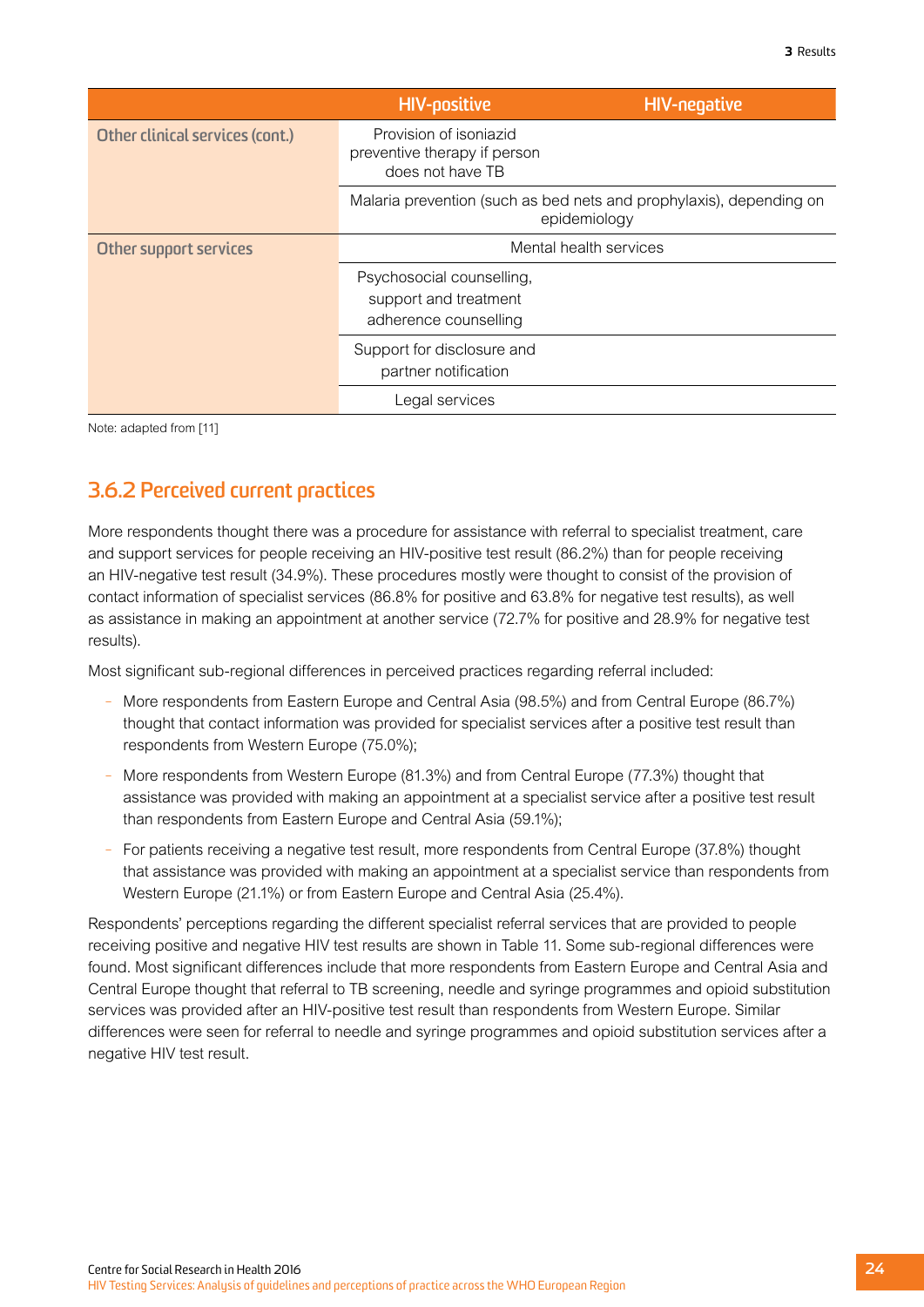|                                                      |              |                          |                                 | Sub-regional comparison                    |                          | Sector comparison |            |                          |
|------------------------------------------------------|--------------|--------------------------|---------------------------------|--------------------------------------------|--------------------------|-------------------|------------|--------------------------|
|                                                      | <b>Total</b> | Western<br><b>Europe</b> | <b>Central</b><br><b>Europe</b> | Eastern<br>Europe &<br><b>Central Asia</b> | Significance<br>level    | <b>Health</b>     | <b>NGO</b> | Significance<br>level    |
| Referral services for an HIV positive test result    |              |                          |                                 |                                            |                          |                   |            |                          |
| Antiretroviral therapy                               | 93.1         | 92.1                     | 92.0                            | 95.5                                       | $\overline{\phantom{a}}$ | 94.5              | 90.2       | $\overline{\phantom{a}}$ |
| Periodic clinical assessment                         | 88.2         | 81.0                     | 89.3                            | 93.9                                       | $\#$                     | 90.4              | 83.7       | $\overline{\phantom{a}}$ |
| Management of opportunistic infections               | 81.9         | 79.4                     | 77.3                            | 89.4                                       |                          | 87.7              | 81.5       |                          |
| Psychosocial support services                        | 77.9         | 77.8                     | 69.3                            | 87.9                                       | $^\star$                 | 79.5              | 73.9       | $\overline{\phantom{a}}$ |
| Prevention counselling                               | 74.0         | 74.6                     | 66.7                            | 81.8                                       | $\overline{\phantom{a}}$ | 86.3              | 68.5       | $***$                    |
| Sexually Transmitted Infections screening            | 73.0         | 74.6                     | 69.3                            | 75.8                                       |                          | 82.2              | 66.3       | $\star$                  |
| Tuberculosis screening                               | 64.7         | 47.6                     | 57.3                            | 89.4                                       | $***$                    | 69.9              | 63.0       | $\blacksquare$           |
| Needle and syringe programmes                        | 62.7         | 44.4                     | 62.7                            | 80.3                                       | $***$                    | 54.8              | 68.5       | $\#$                     |
| Opioid substitution services                         | 61.3         | 41.3                     | 68.0                            | 72.7                                       | $***$                    | 57.5              | 63.0       | $\overline{a}$           |
| Conception counselling for serodiscordant<br>couples | 55.4         | 58.7                     | 44.0                            | 65.2                                       | $^\star$                 | 68.5              | 50.0       | $\star$                  |
| Sexual and reproductive health services              | 53.9         | 41.3                     | 52.0                            | 68.2                                       | $***$                    | 60.3              | 56.5       | $\star$                  |
| Partner notification and contact tracing<br>services | 52.5         | 47.6                     | 54.7                            | 54.5                                       |                          | 65.8              | 44.6       | $***$                    |
| ART for prevention in serodiscordant<br>couples      | 46.6         | 47.6                     | 38.7                            | 54.5                                       |                          | 56.2              | 44.6       |                          |
| Co-trimoxazale prophylaxis                           | 38.2         | 36.5                     | 30.7                            | 48.5                                       | #                        | 61.6              | 22.8       | $***$                    |

<span id="page-28-0"></span>**Table 11: HIV professionals' perceptions of practices regarding referral services offered after receiving an HIV test result**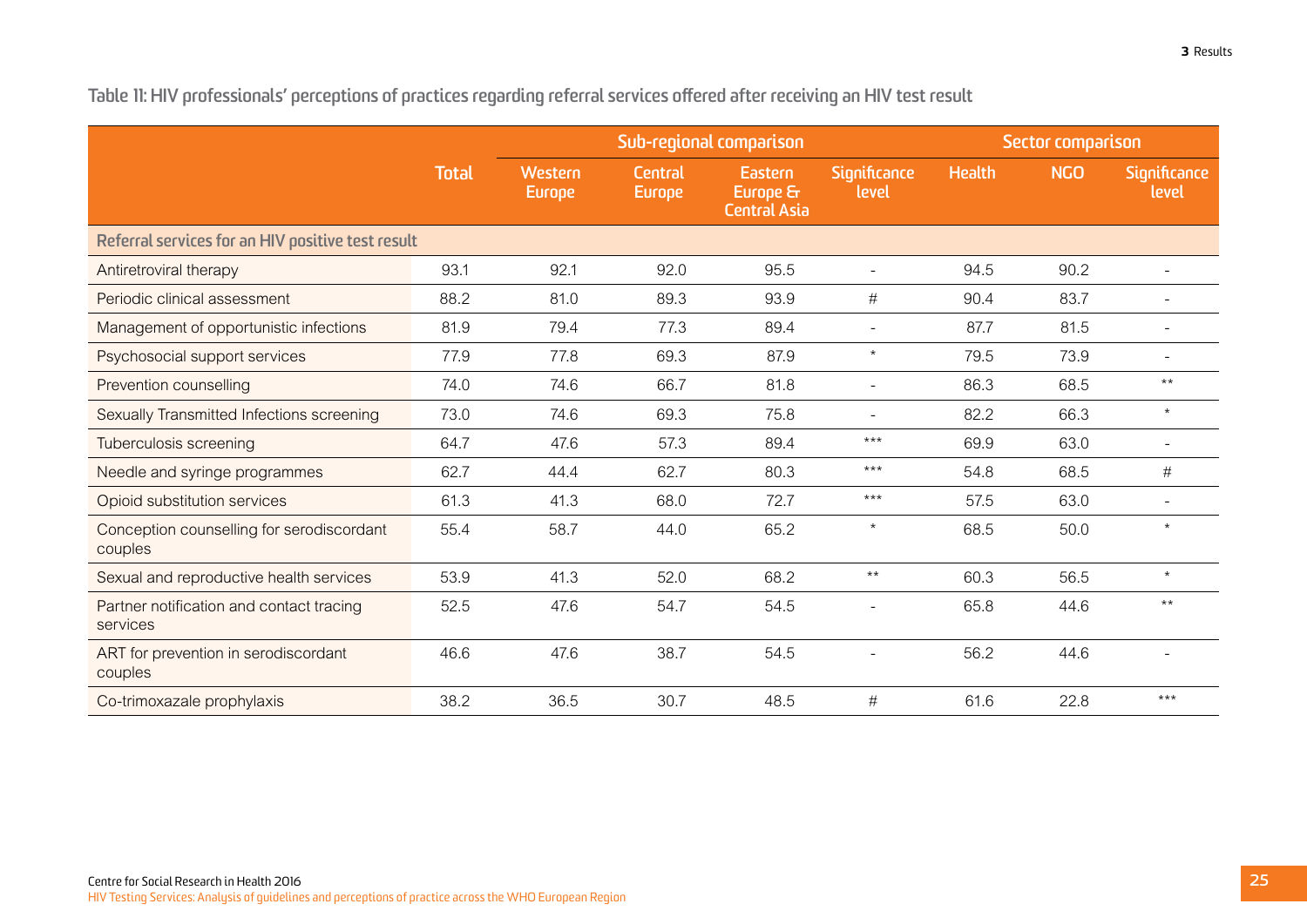|                                                   |              |                          | Sub-regional comparison  |                                            |                              | Sector comparison |            |                              |
|---------------------------------------------------|--------------|--------------------------|--------------------------|--------------------------------------------|------------------------------|-------------------|------------|------------------------------|
|                                                   | <b>Total</b> | Western<br><b>Europe</b> | Central<br><b>Europe</b> | Eastern<br>Europe &<br><b>Central Asia</b> | <b>Significance</b><br>level | <b>Health</b>     | <b>NGO</b> | <b>Significance</b><br>level |
| Referral services for an HIV negative test result |              |                          |                          |                                            |                              |                   |            |                              |
| Retesting in case of recent exposure              | 71.7         | 69.0                     | 65.2                     | 82.9                                       | $\star$                      | 78.3              | 64.4       | $\star$                      |
| Prevention counselling                            | 60.9         | 59.2                     | 64.0                     | 58.6                                       |                              | 57.8              | 65.3       |                              |
| Sexually Transmitted Infections screening         | 58.3         | 60.6                     | 60.7                     | 52.9                                       |                              | 63.9              | 49.5       | #                            |
| Needle and syringe programmes                     | 53.0         | 28.2                     | 57.3                     | 72.9                                       | $***$                        | 44.6              | 59.4       | $\star$                      |
| Post-exposure prophylaxis                         | 47.0         | 45.1                     | 38.2                     | 60.0                                       | $^\star$                     | 60.2              | 39.6       | $***$                        |
| Opioid substitution services                      | 46.1         | 29.6                     | 44.9                     | 64.3                                       | $***$                        | 42.2              | 51.5       |                              |
| Sexual and reproductive health services           | 38.3         | 28.2                     | 42.7                     | 42.9                                       |                              | 43.4              | 36.6       |                              |
| Psychosocial support services                     | 36.1         | 29.6                     | 33.7                     | 45.7                                       |                              | 45.8              | 35.6       |                              |
| Drug treatment                                    | 27.8         | 12.7                     | 36.0                     | 32.9                                       | $***$                        | 31.3              | 27.7       |                              |
| Pre-exposure prophylaxis                          | 13.9         | 9.9                      | 14.6                     | 17.1                                       |                              | 18.1              | 13.9       |                              |

Statistical significance was set at  $p < 0.1$  (#),  $p < 0.05$  (\*),  $p < 0.01$  (\*\*) and  $p < 0.001$  (\*\*\*).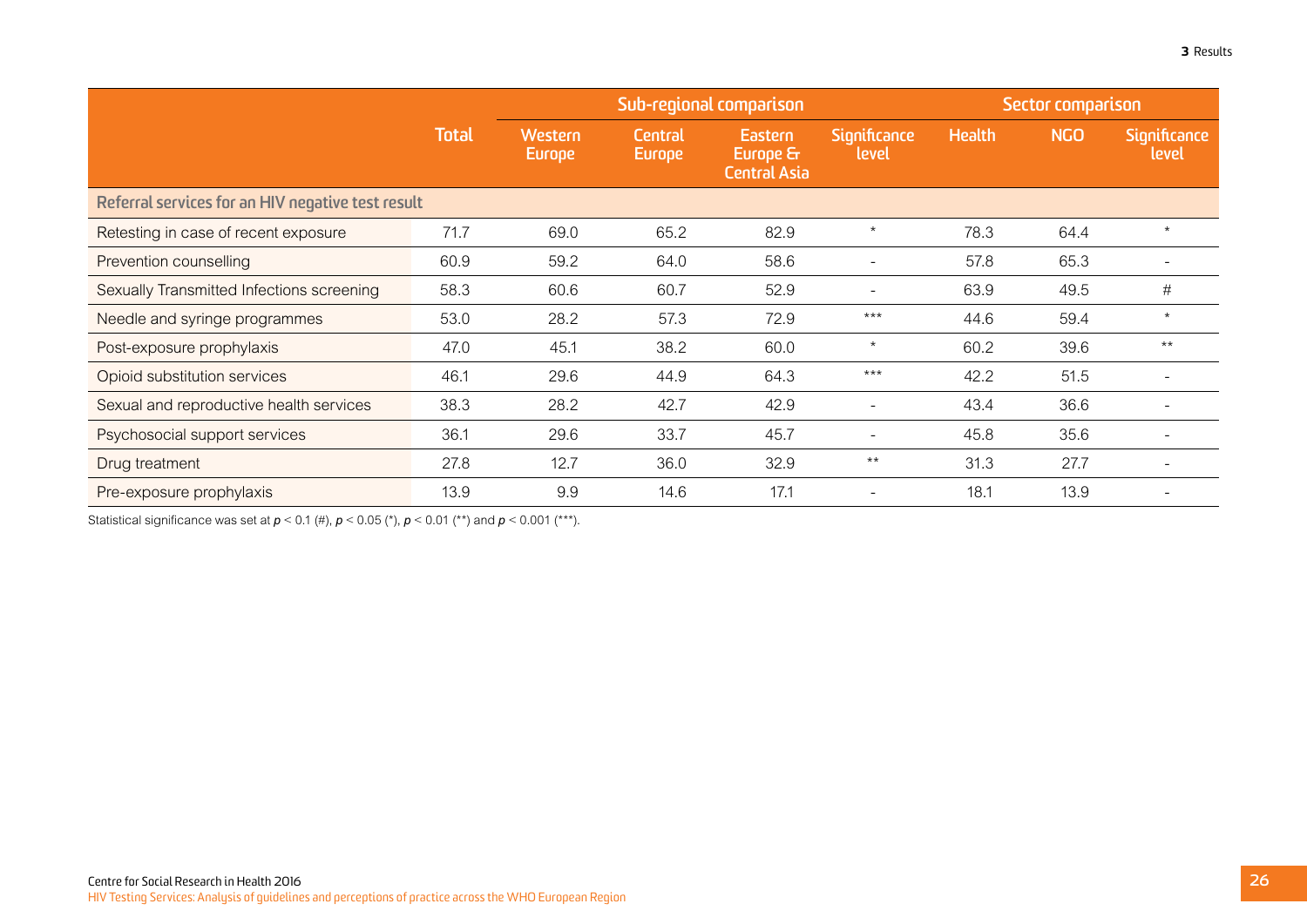# <span id="page-30-0"></span>4 Conclusions

To map current HIV testing policy and practice in Europe, a targeted internet-based search was undertaken that identified four international HIV-testing guidelines developed for or relevant to countries in the WHO European Region that were available in English and did not exclusively focus on particular population groups or settings. These guidance documents were published by WHO Europe [10], ECDC [8], IUSTI [9], and WHO/UNAIDS [12]. A comparative content analysis was undertaken to identify similarities and differences in these guidance documents regarding best practice recommendations and supporting evidence pertaining to the HIV pre-test [14] and post-test [15] process. Further, an online survey was conducted among health professionals, including national policy-makers, health service providers and NGO representatives, involved in HIV testing policy and practice across the WHO European Region to assess their perceptions regarding the HIV testing process in their country of employment. Detailed results from the survey are published in papers with a focus on perceived HIV pre-test [16] and post-test [17] practices.

There was consensus across guidance documents that informed consent must be gained prior to testing, that this must be done individually, in private, confidentially, and in the presence of a health care provider. There was also consensus across guidelines that informed consent can be obtained verbally and that writing informed consent is not required [14]. All reviewed guidelines recommend providing pre-test information/ discussion which can be delivered verbally, in person as well as through other methods (e.g., information sheet), including combinations of methods. There is also apparent agreement across guidelines that sufficient information should be provided to enable a client can to provide informed consent [14]. Guidelines however differ with respect to recommendations regarding more detailed discussion, including of issues that encourage patients to consider potential implications of the test result, in particular when found HIV-positive.

A comparative analysis of recommendations regarding delivery of HIV-test results, post-test discussion and referral pathways in health care settings found broad consensus across guidance documents that test results should be confidential and delivered privately to a patient [15]. There was also consensus that positive test results should be delivered in person by a health care professional; negative test results could also be delivered in other ways, including by telephone, text message or post. Most guidelines nevertheless recognize that providing a HIV-negative result in person provides an opportunity for sexual health promotion and risk reduction. Two different approaches to post-test discussion are noted in guidelines [15]: a recommendation for post-test discussion to be delivered by a health professional when the test result is provided to a patient [10, 12], or a recommendation for detailed post-test discussion to be delivered by a specialist HIV team at the referral service [8]. Some guidelines include recommendations encompassing both options [9]. Guidelines also differed in recommendations regarding specific components of HIVpost-test discussions and in recommended referral pathways to specialist treatment. Across guidelines, recommendations are more comprehensive regarding post-test discussion and referral pathways for HIVpositive than HIV-negative test results.

Analysis of the evidence on which recommendations regarding the pre-test and post-test aspects of the HIV testing process are based found that this is generally low grade [14, 15]. There is limited reference to published evidence in support of recommendations which instead strongly rely on expert consultation and opinion, as well as other guidelines. Research evidence, when referenced, was often more than ten years old, and was predominantly derived from studies conducted in the US and UK. The apparent lack of availability or access to recent and broadly applicable evidence is concerning and may, at least in part, explain the notable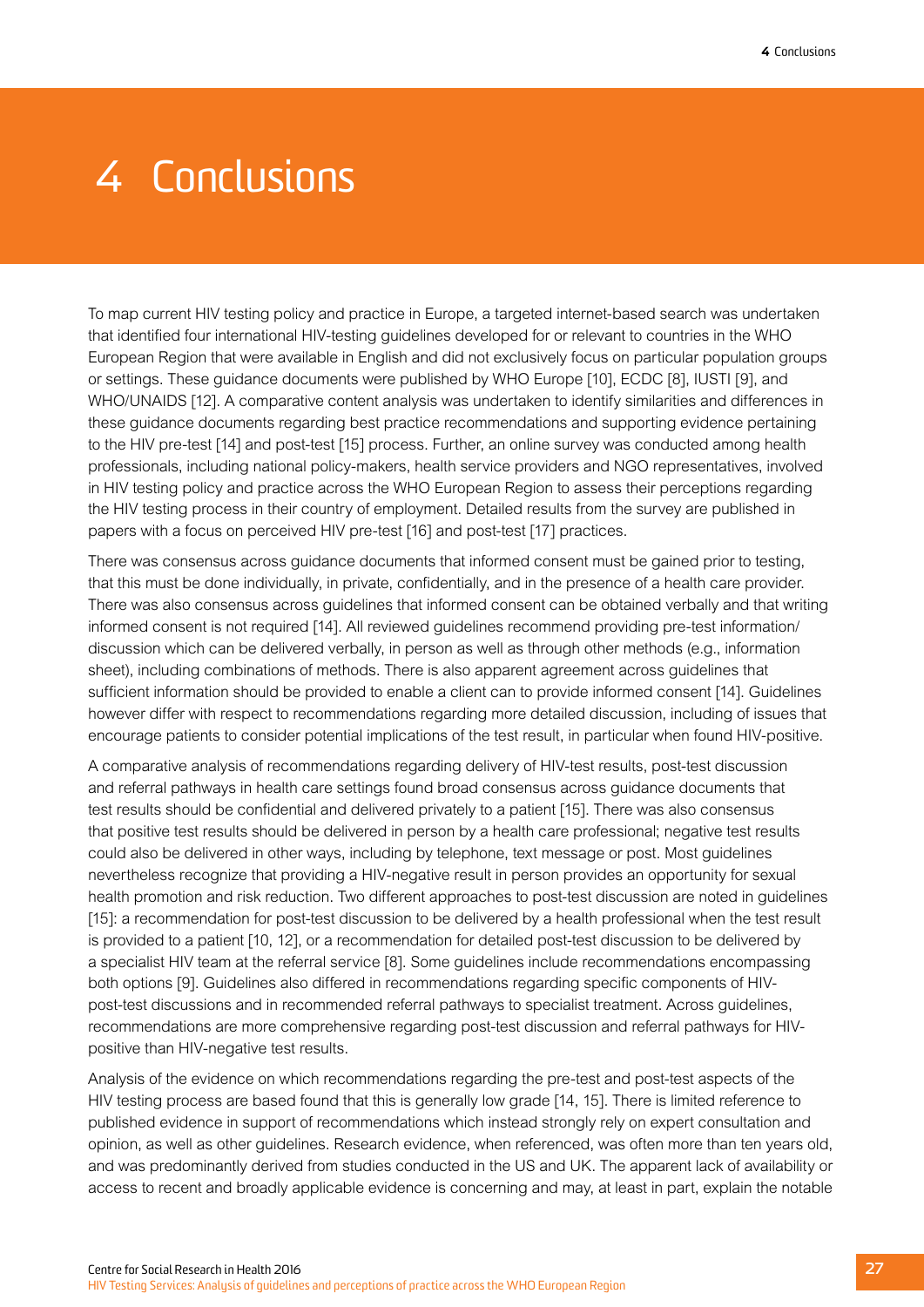differences in recommendations between guidelines. It also raises questions about how decisions are made regarding the scope and nature of recommendations included in guidance documents and underscores the critical importance of strengthening contemporary research regarding the HIV testing process in a range of European settings to enhance expert consultation in guideline development.

Of the nearly 1000 health professionals identified through the National Focal Points, the European Commission HIV/AIDS Civil Society Forum, the HIV in Europe Initiative, nam aidsmap, the Global Fund Grants Portfolio and the UNAIDS 'know your response' website, 338 eligible responses were received [16, 17]. Participants represented all but two (San Marino and Iceland) countries of the WHO European Region. Responses indicated that for 35 countries national HIV testing guidelines were thought to be available and that for a further 5 countries national strategies where available, albeit that these did not provide detailed procedural guidance. In 6 countries national guidelines were not thought to be available and international guidelines were used. Participants from 6 countries thought that no national guidelines were available and referenced no other guidelines or strategies. Participants' responses suggested a lack of guidance regarding HIV testing in various settings, in particular community settings, closed settings and regarding self-testing, and for specific population groups, notably migrants from high prevalence countries and children and adolescents under the age of 18.

While 8 in 10 (83%) respondents thought that HIV testing guidelines used in their country of work included recommendations about obtaining informed consent, only 6 in 10 respondents (61.5%) thought they included recommendations regarding pre-test information. Importantly, while there is general agreement across guidelines that informed consent can be obtained verbally, one third (34%) of respondents thought that written informed consent was required in their country of employment. Respondents from Eastern Europe and Central Asia were more likely than those from other sub-regions to think that written informed consent was required. Fewer respondents from Western Europe than other regions thought pre-test information addressed the following aspects: the right to decline a test; services available after a positive test; laws/regulations impacting someone being tested and receiving a positive test result; potential risks for a client taking an HIV test; and the possible need for partner notification after a positive test result. These findings underscore that it is uncommon for pre-test information to address legal and social risks and harms that people testing HIVpositive may incur, which differs from the most recent global WHO guidelines emphasizing the importance of such information [11]. It also raises important questions regarding the implications and appropriateness of the currently dominant focus of recommendations on streamlining the HIV testing process [16].

Experts' perceptions of practices regarding the delivery of HIV-positive test results and related post-test discussion in their country employment suggest that these are generally aligned with recommendations of HIV testing guidelines [17]. Experts' reports however highlight a substantial disjunction between recommendations of guidelines and the perceived practice of delivering HIV-negative test results [17]. In particular, fewer respondents thought that appropriate time is taken to deliver a negative HIV-test result (54.1%) than a positive result (73.1%). Also, substantially fewer respondents thought there was a procedure for referral to specialist treatment, care and support services for people receiving a HIV-negative test result (34.9%) than for people receiving an HIV-positive result (86.2%). Experts also reported low perceived use of communication technologies (i.e. telephone, email, text messaging, a secure website) for delivering HIV test results [17]. These findings suggest the possibility that a dominant focus on the efficiency and expedience of the HIV-post test process of people receiving an HIV-negative test, in particular in Western Europe, result may come at the risk of missed opportunities regarding the provision of or linkage to appropriate additional care and support services.

In combination, findings from the review of recommendations contained in international HIV testing guidelines developed for or relevant to the WHO European Region and the survey of HIV testing practices in almost all countries in the WHO European region highlight several key issues for consideration in the future revision or development of such guidelines. Firstly, as the large majority of countries were noted to have national HIV-testing guidelines, there may be a need to articulate the purpose and role of international guidelines, such as ensuring guidance in settings where there are no national guidelines, filling voids in guidance for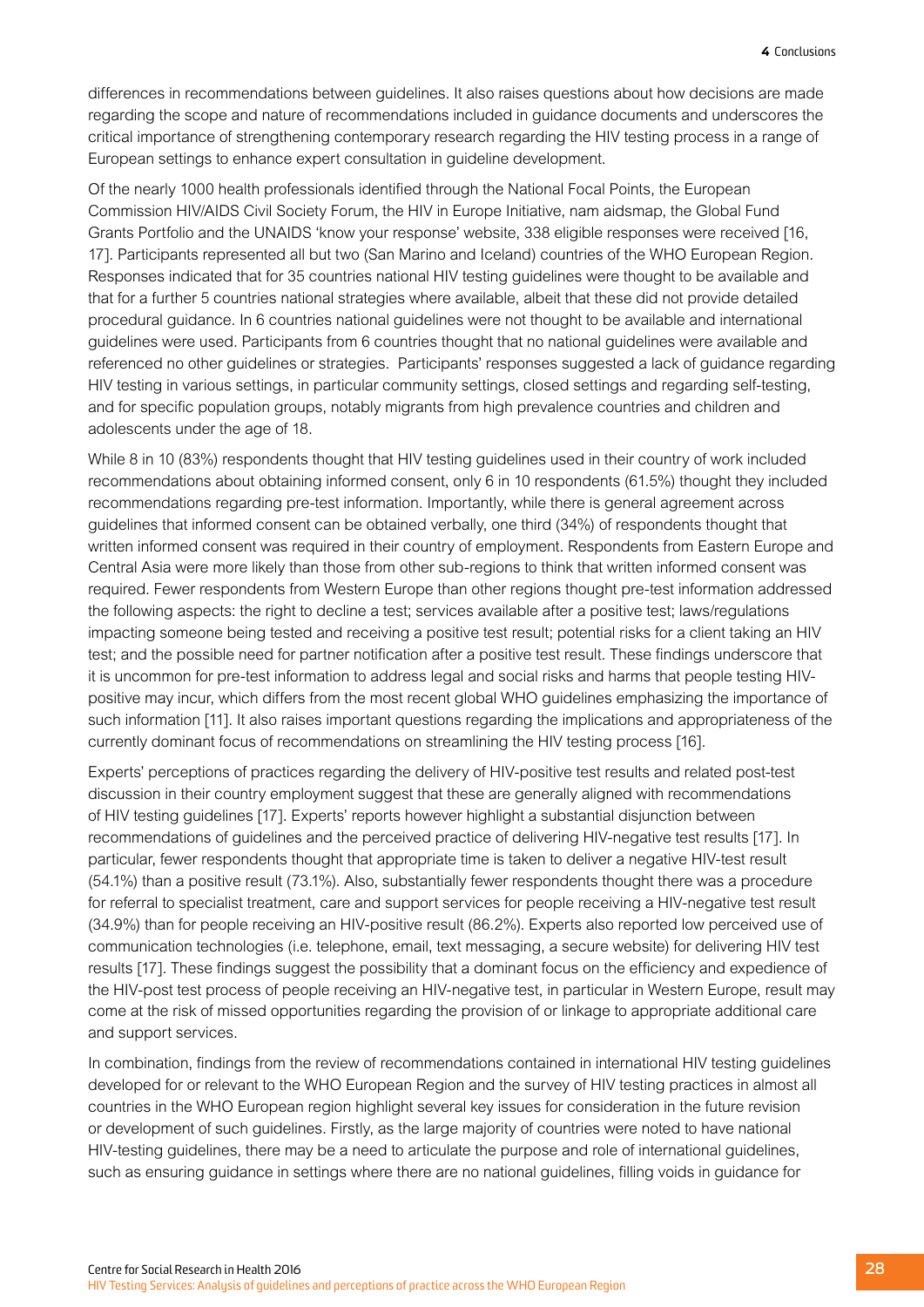specific population groups or settings, promoting international best practice, or contributing to an overarching international framework. Secondly, in view of the substantial political, legal, health systems, fiscal, and sociocultural differences between European sub-regions and countries, in addition to differences in epidemics, it would be important for international guidelines to advance recommendations that allow for critical differences as well as advance shared standards. Relatedly, it is important to consider to what extent international HIVtesting guidelines should provide detailed procedural guidance or should outline general principles. Thirdly, in view of the multidisciplinary expertise and evidence that informs HIV-testing policy and practice, it is critical to ensure the appropriate representation and involvement of experts from various disciplines and sectors, as well as from different sub-regions and countries, in the process of developing guidelines and recommendations for HIV testing in an expanding range of settings. Fourthly, the lack of reference to recent research evidence from European countries to support recommendations in HIV-testing guidelines relevant to the WHO European region points to the importance of strengthening multidisciplinary research regarding the various aspects of the HIV-testing process and ensuring that guideline committees have access to research evidence from a variety of disciplines and country settings, including in languages other than English.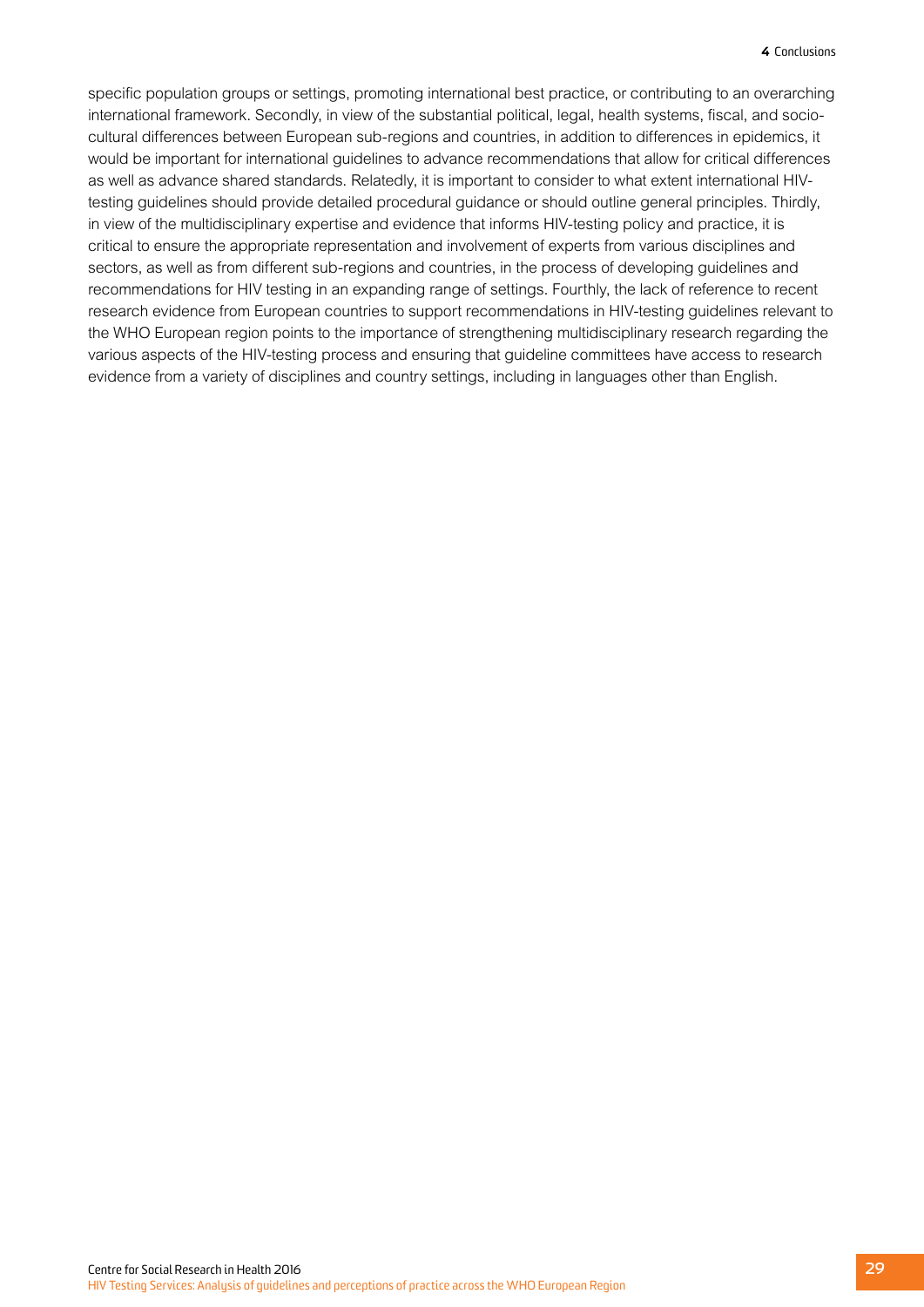# <span id="page-33-0"></span>5 References

- 1. European Centre for Disease Prevention and Control, W.R.O.f.E., HIV/AIDS surveillance in Europe 2014. 2015, ECDC: Stockholm.
- 2. UNAIDS, The Gap Report. 2014, UNAIDS: Geneva.
- 3. WHO, European Action Plan for HIV/AIDS 2012-2015. 2011, WHO: Copenhagen.
- 4. UNAIDS, AIDS by the numbers 2015 World AIDS Day 2015. 2015, UNAIDS: Geneva.
- 5. Sullivan, P.S., J.S. Jones, and S.D. Baral, The global north: HIV epidemiology in high-income countries. Current Opinion in Hiv and Aids, 2014. 9(2): p. 199-205.
- 6. Coenen, T., et al., Optimal HIV testing and earlier care: the way forward in Europe. HIV Med, 2008. 9 Suppl 2: p. 1-5.
- 7. Hamers, F.F. and A.N. Phillips, Diagnosed and undiagnosed HIV-infected populations in Europe. HIV Med, 2008. 9 Suppl 2: p. 6-12.
- 8. ECDC, HIV testing: increasing uptake and effectiveness in the European Union. ECDC Guidance. 2010, ECDC: Stockholm.
- 9. Gokengin, D., et al., 2014 European Guideline on HIV testing. Int J STD AIDS, 2014. 25(10): p. 695-704.
- 10. WHO Europe, Scaling up HIV testing and counselling in the WHO European Region. Policy Framework. 2010, WHO Europe: Copenhagen.
- 11. WHO, Consolidated guidelines on HIV testing Services. 5Cs: consent, confidentiality, counseling, correct results and connection. 2015, WHO: Geneva, Switzerland.
- 12. WHO and UNAIDS, Guidance on provider-initiated HIV testing and counselling in Health Facilities. 2007, WHO: Geneva.
- 13. UNAIDS, 90-90-90. An ambitious treatment target to help end the AIDS epidemic. 2014, UNAIDS: Geneva, Switzerland.
- 14. Bell, S.A., et al., HIV pre-test information, discussion or counselling? A review of guidance relevant to the WHO European Region. Int J STD AIDS, 2016. 27(2): p. 97-104.
- 15. Bell, S.A., et al., Delivery of HIV test results, post-test discussion and referral in health care settings: a review of guidance for European countries. HIV Med, 2015. 16(10): p. 620-7.
- 16. Bell, B., Casabona, J., Tsereteli, N., Raben, D., & de Wit, J. , HIV pre-test practices: an online survey examining perceptions of informed consent and pre-test information delivery in health care settings across the WHO European Region. International Journal of STD and AIDS, in press.
- 17. Bell, S.A., Casabona, J., Tsereteli, N., Raben, D., & de Wit, J. , HIV post-test practices: an online survey examining perceived delivery of HIV test results, post-test discussion and referral in health care settings across the WHO European Region. Sexual Health, in press
- 18. HIV in Europe, HIV indicator conditions: guidance for implementing HIV testing in Adults in health care settings. 2012, HIV in Europe Secretariat: Copenhagen.